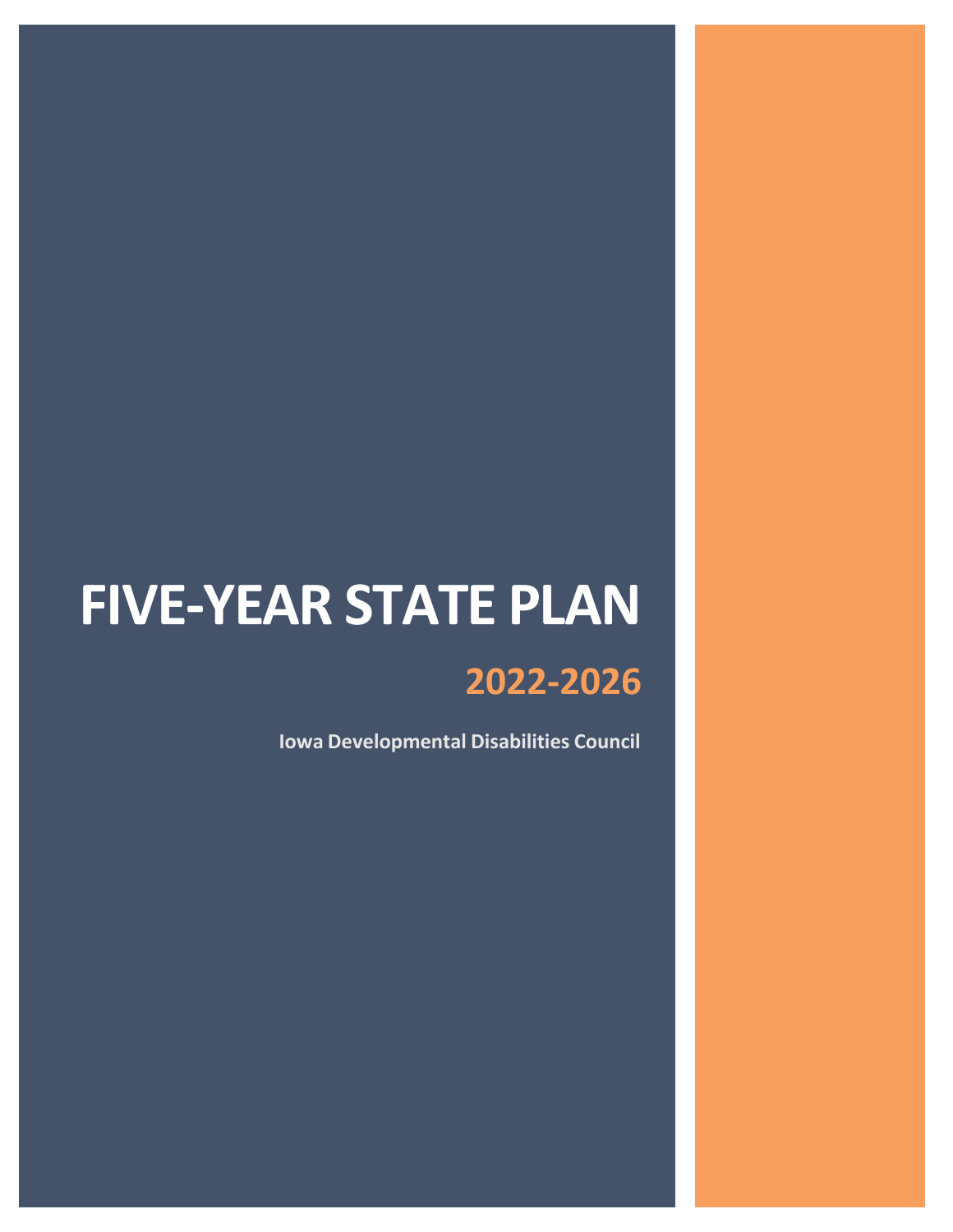Preparation, Participation, Power

### **CONTENTS**

| Analysis of barriers to full participation of unserved and underserved groups of individuals with           |  |
|-------------------------------------------------------------------------------------------------------------|--|
|                                                                                                             |  |
|                                                                                                             |  |
|                                                                                                             |  |
|                                                                                                             |  |
| Analysis of the Adequacy of Current Resources and Project Availability of Future Resources to Fund Services |  |
| Analysis of adequacy of health care and other services, supports and assistance that individuals with       |  |
|                                                                                                             |  |
|                                                                                                             |  |
|                                                                                                             |  |
|                                                                                                             |  |
|                                                                                                             |  |
|                                                                                                             |  |
|                                                                                                             |  |
|                                                                                                             |  |
|                                                                                                             |  |
|                                                                                                             |  |
|                                                                                                             |  |
|                                                                                                             |  |
|                                                                                                             |  |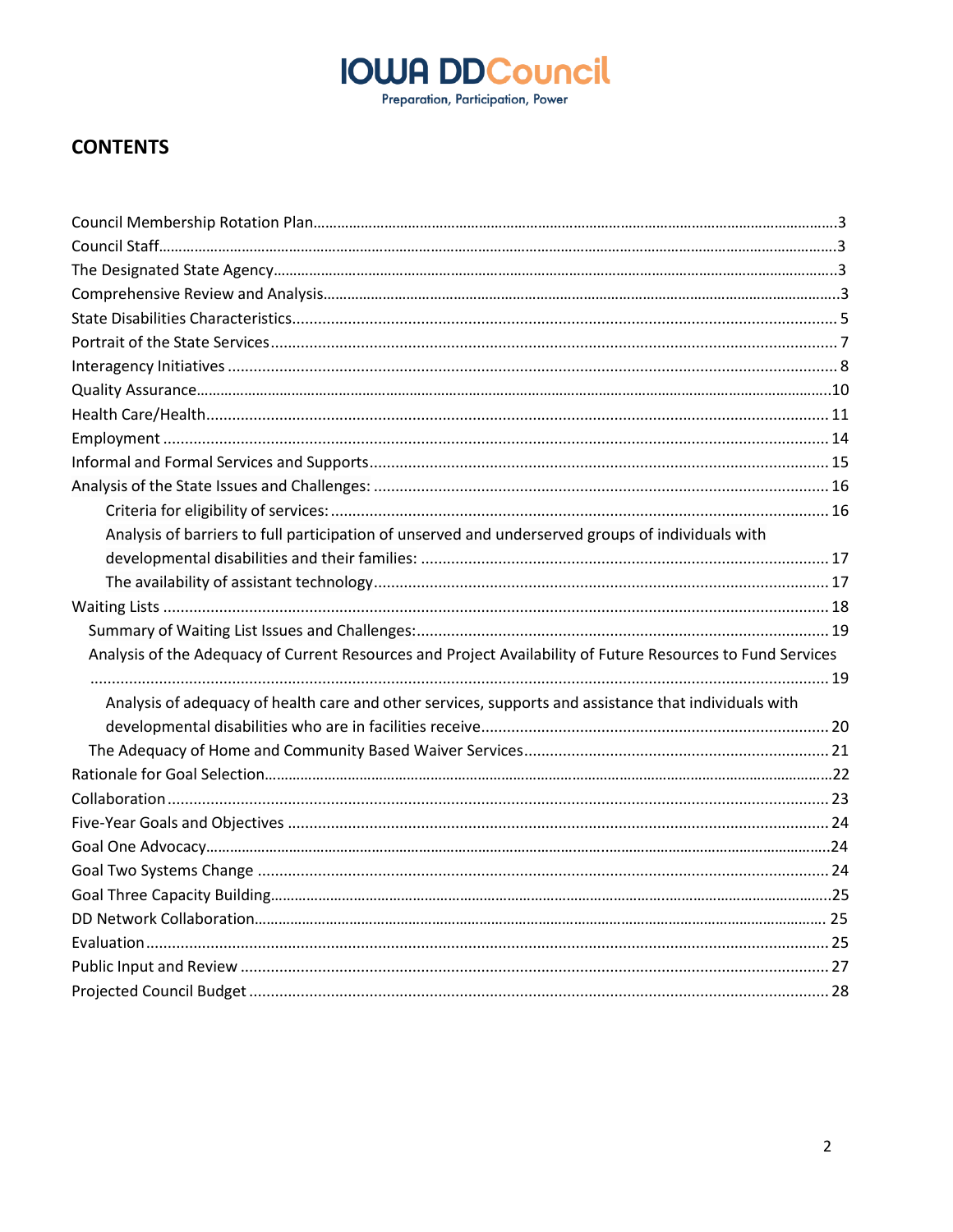Preparation, Participation, Power

### **Council Membership Rotation Plan**

The Iowa Developmental Disabilities (DD) Council is comprised of 24 members. Each Council Member is appointed by the Governor for a three-year term. Members may be appointed by the Governor for an additional three-year term at the discretion of the Governor. Members are only allowed to serve two consecutive three-year terms. To ensure continuity, appointments have been staggered so that few members rotate off the DD Council and are replaced each year. The DD Council works closely with the Governor's office to appoint new members whenever there are resignations and/or when terms end. It does take a few months to get new appointments and the DD Council has frequent openings. As of August 2021, the DD council currently has 24 members. We have twelve female members and twelve male members. We have ten members from a rural area and fourteen members from an urban area.

### **Council Staff**

The Iowa DD Council has three full-time staff persons. An Executive Director, a Public Policy Manager and an Administrative Assistant.

### **The Designated State Agency**

The Iowa Developmental Disabilities (DD) Council's Designated State Agency is the Iowa Department of Human Services (DHS). DHS does provide direct services. The state of Iowa has two state operated Intermediate Care Facilities that has oversight by DHS. DHS also provides limited case management services.

DHS provides significant administrative support to the Iowa DD Council. This includes receiving and accounting for funds, contract management, information technology support and equipment, human resources support, payroll and other personnel related support, travel support and reimbursement and legal support. In addition, the DSA provides a small appropriation to the DD Council.

The DD Council does have a Memorandum of Understanding with the DHS. DHS was designated as the DSA in 1970.

### <span id="page-2-0"></span>**Comprehensive Review and Analysis**

#### **Introduction**

The Iowa Developmental Disabilities Council's Comprehensive Review and Analysis included a variety of activities by Council members, staff and partners. During council meetings, federally mandated members from state agencies presented information about their agencies, the barriers and gaps identified from their perspective and areas of need. Council members also participated in a survey developed specifically for their input and then participated in a facilitated discussion about the needs of Iowans with disabilities and priorities that the Council should focus on in the new state plan. Council members identified Employment, Community Living, Self-Advocacy and Transportation as the top areas of priority. Council members also indicated that we should put a special focus on individuals with disabilities living in rural areas and have this as a targeted disparity goal. Council members agreed that we should continue some of the same activities from the previous plan such as leadership and training and strengthening community living and employment. In addition, Council members would like to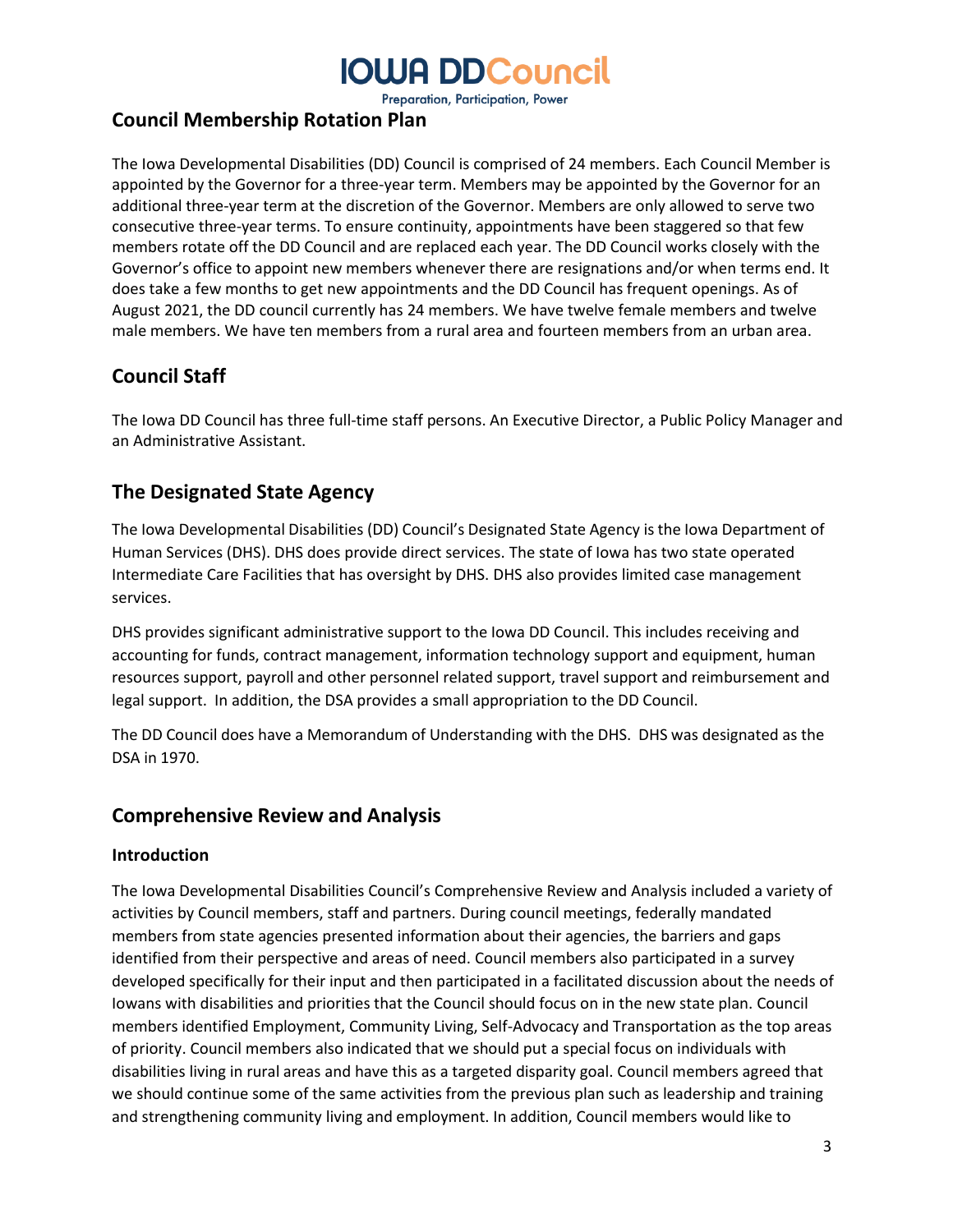Preparation, Participation, Power

strengthen the brand and awareness of the Councils' projects and activities.

The Council members also had a meeting with the Director of the Department of Human Services (the council's Designated State Agency) to discuss mutual priorities. The Director indicated two priority areas for the Council to consider: community capacity building in relation to workforce development and supporting people with disabilities with telling their story to legislators.

The Council also disseminated a survey statewide to self and family advocates, providers and disability advocates. We received 273 responses. Survey results indicated employment, health, housing and community living as top priorities or areas of focus for the Council. General themes that came from the comments in relation to these priorities included: offering leadership and mentoring opportunities, transportation barriers with all aspects of community living, support in rural areas, support with transitioning to adulthood, aging in place with developmental disabilities, increasing direct support wages, political engagement and providing informational resources.

Iowans with Disabilities in Action, an advocacy project of the Council, conducts an annual survey of advocacy registrants to gauge the satisfaction of the project as well as determine additional issues and priorities we can address. Responses were received from 301 registrants with most of the respondents being people with disabilities. Forty-one percent of respondents said that Iowans with Disabilities has helped them become a more effective leader. When asked how Iowans with Disabilities in Action could continue to help people come a better and more effective leaders, more training, resources, communication, and outreach to rural areas were the top responses.

Council staff and Council members also participated in two events called "community Conversations". Additional "Community Conversations" scheduled for spring 2020 were cancelled due to the Pandemic. Take-a-ways from these conversations were more training and outreach at the local and rural areas is needed as well helping students transition into adult services and supports.

Council staff also serve and participate on various committees and taskforces to obtain and provide input. These include the Medical Assistance Advisory Committee, the Mental Health and Disabilities Services Commission, the Autism Council, the Employment First network, the Iowa Coalition for Integrated Employment, the Transportation Coordination Council, the Olmstead Task Force, and Brain Injury Council.

The Council continues to have a strong partnership with the Department of Human Rights (DHR). In 2018, the Council collaborated with DHR to complete a Data/Status Report to determine the changing needs and opportunities of the underserved and underrepresented populations in Iowa. The underserved and underrepresented populations included African Americans, Asian and Pacific Islanders, deaf and hard of hearing, Latinos, Native Americans, persons with disabilities, and women. The Council was particularly interested in the needs of people with disabilities within each population. Unfortunately, even with extensive outreach and interviews, that information was not as accessible. Civic engagement was identified as a need across the populations. A lack of mentors with disabilities was also identified as a need but also an opportunity. The Council will continue to work with DHR to address the needs of the underserved and underrepresented especially in rural areas.

*Iowa's current population as of July 2019 is 3,155,070.*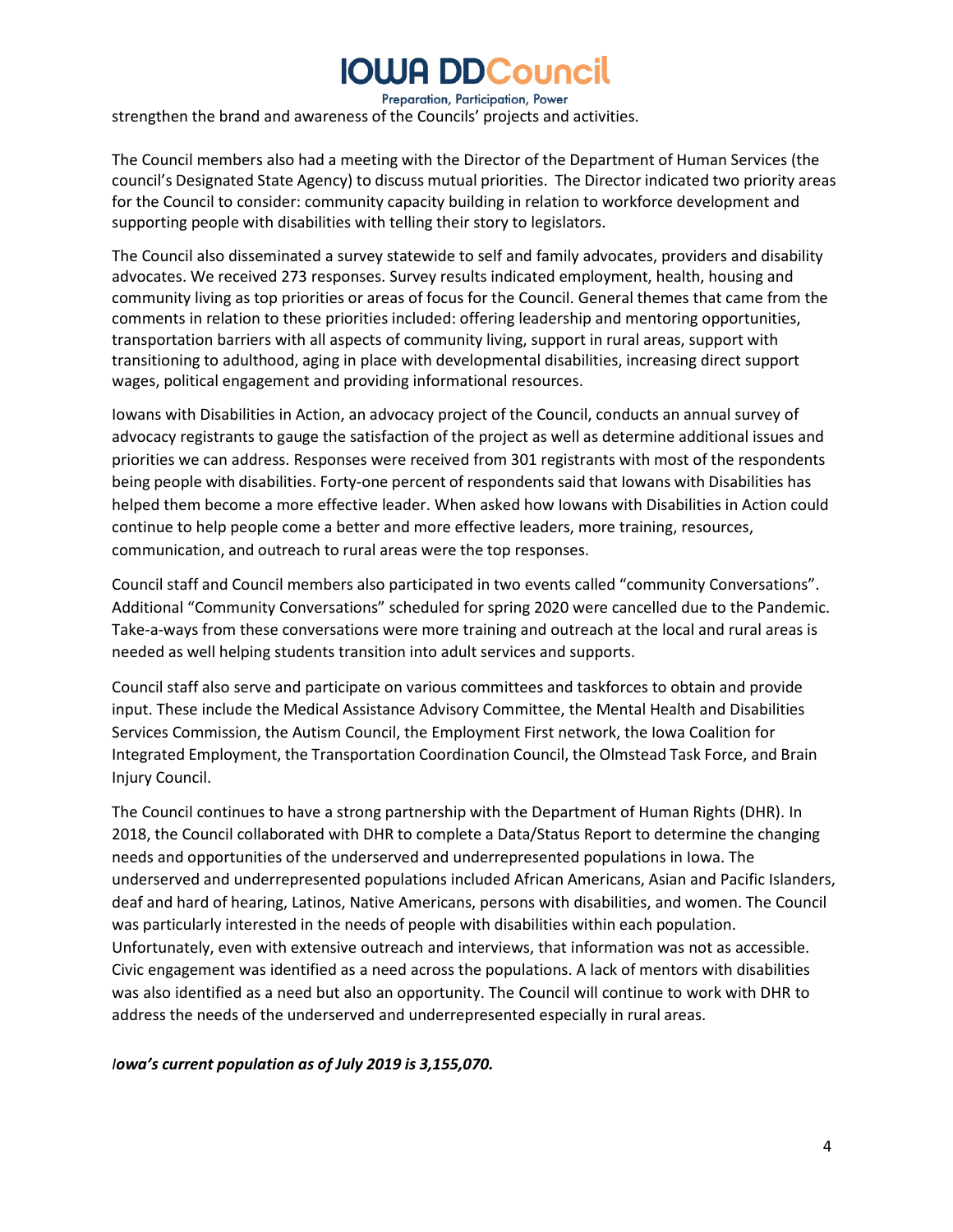Preparation, Participation, Power

#### **Racial and Ethnic Diversity**

| <b>White alone</b>                              | 85%  |
|-------------------------------------------------|------|
| <b>Black or African American Alone</b>          | 4%   |
| <b>Asian Alone</b>                              | 2.7  |
| <b>American Indian and Alaskan Native alone</b> | .5%  |
| <b>Hispanic or Latino alone.</b>                | 6.2% |
| Native Hawaiian or other Pacific Islander alone | .1%  |
| Two or more Races                               | 1.8% |
| <b>Some other Race</b>                          | 0%   |

#### **POVERTY RATE 11.2%**

### <span id="page-4-0"></span>**State Disabilities Characteristics**

Based on 1.58% prevalence rate for DD in each State/Territory from the HHS. According to AIDD staff during the discussion on the Council's funding formula, the National Health Interview Survey on Disability (NHIS-D) is the most reliable measure of the incidence of developmental disabilities. Iowa's current total population is 3,155,070 X 1.58%.Prevalence of Developmental Disabilities in the state: 49,850.

#### **Residential Settings**

| Year | <b>Total</b><br>Served | A. Number<br>Served in<br>Setting of $<$ 6<br>(per)<br>100,000) | <b>B.</b> Number<br>Served in<br>Setting of >7<br>(per<br>100,000) | C. Number<br>Served in<br><b>Family Setting</b><br>(per 100,000) | D. Number Served<br>in Home of Their<br>Own (per 100,000) |
|------|------------------------|-----------------------------------------------------------------|--------------------------------------------------------------------|------------------------------------------------------------------|-----------------------------------------------------------|
| 2015 | 11,741                 | $\overline{2}$                                                  | 1921                                                               | Not reported                                                     | Not reported                                              |
| 2016 | 11,623                 | 2                                                               | 1843                                                               | Not reported                                                     | Not reported                                              |
| 2017 | 14,424                 | 139                                                             | 1796                                                               | Not reported                                                     | Not reported                                              |

### **Demographic Information about People with Disabilities**

| People in the State with a disability | Percentage |
|---------------------------------------|------------|
| Population 5 to 17 years              | 5%         |
| Population $18 - 64$ years            | 18%        |
| Population 65 years and over          | 66 %       |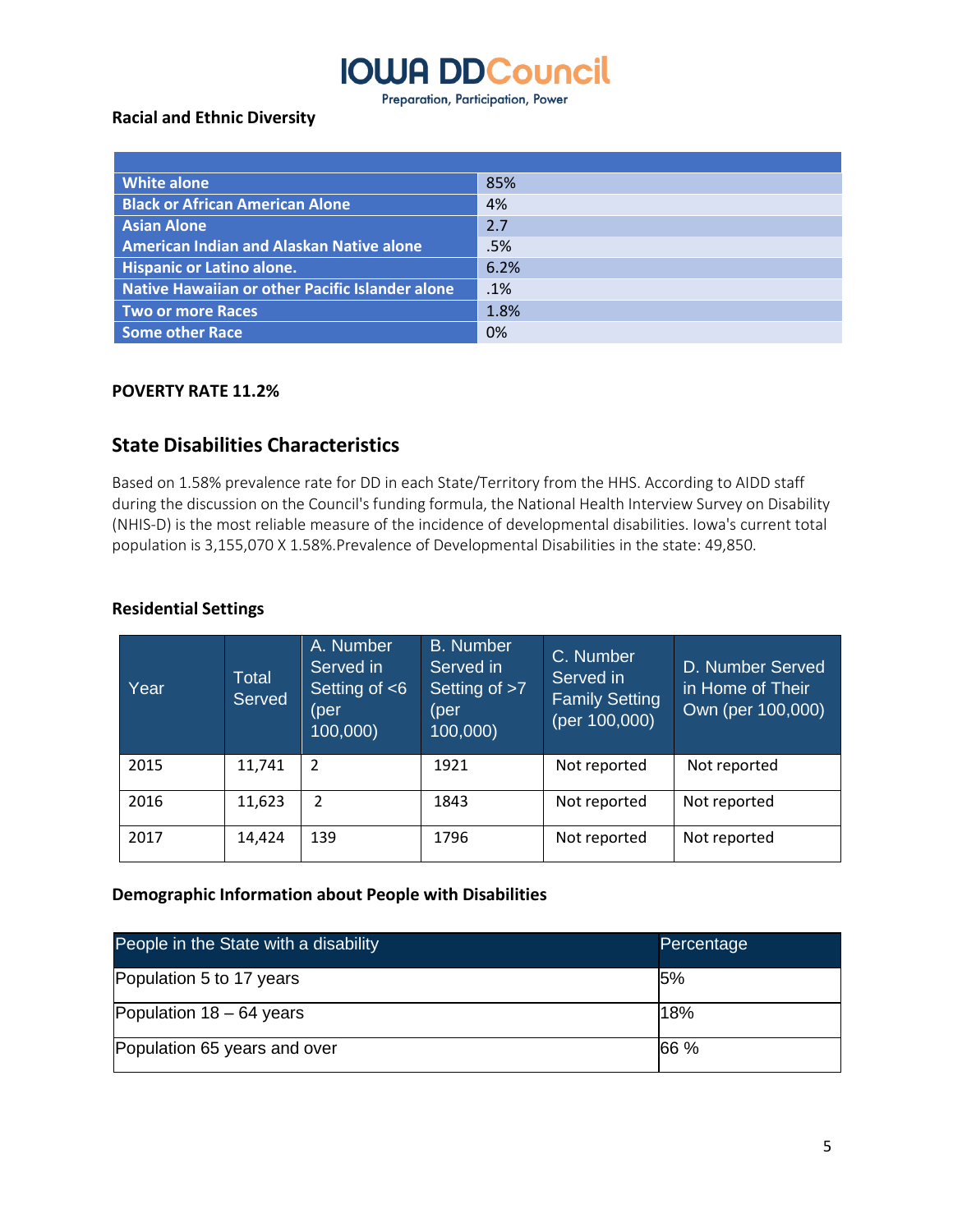## **IOWA DDCouncil** Preparation, Participation, Power

| <b>Race and Ethnicity</b>                        | Percentage |
|--------------------------------------------------|------------|
| White alone                                      | 11.8%      |
| <b>Black or African American alone</b>           | 10.7%      |
| American Indian and Alaska Native alone          | 24%        |
| Asian alone                                      | 5.8%       |
| Native Hawaiian and Other Pacific Islander alone | <b>NA</b>  |
| Some other race alone                            | 6.1%       |
| Hispanic or Latino (of any race)                 | 6.6%       |
| Two or more races                                | 8.7%       |

| <b>Educational Attainment Population Age 25</b><br>and Over | Percentage with a<br>disability | Percentage without a<br>disability |
|-------------------------------------------------------------|---------------------------------|------------------------------------|
| Less than high school graduate                              | 19.5%                           | 9.6%                               |
| High school graduate, GED, or alternative                   | 33.8%                           | 25.3%                              |
| Some college or associate degree                            | 28.5%                           | 28.6%                              |
| Bachelor's degree or higher                                 | 18.2%                           | 36.5%                              |

| <b>Employment Status Population Age 16</b><br>and Over | Percentage with a<br>disability | Percentage without a<br>disability |
|--------------------------------------------------------|---------------------------------|------------------------------------|
| Employed                                               | 28.4%                           | 71.4%                              |
| Not in labor force                                     | 68.6%                           | 26.1%                              |

| Earnings in Past 12 months Population Age 16<br>and Over with Earnings | Percentage with a<br>disability | Percentage without a<br>disability |
|------------------------------------------------------------------------|---------------------------------|------------------------------------|
| Earning \$1 to \$4,999 or less                                         | 15%                             | 8.1%                               |
| Earning \$5,000 to \$14,999                                            | 19.4%                           | 12.5%                              |
| Earning \$15,000 to \$24,999                                           | 15.1%                           | 12.9%                              |
| Earning \$25,000 to \$34,999                                           | 12.6%                           | 13.1%                              |
| Earning \$35,000 to \$49,999                                           | 13%                             | 15.5%                              |
| Earning \$50,000 to \$74,999                                           | 12.6%                           | 17.1%                              |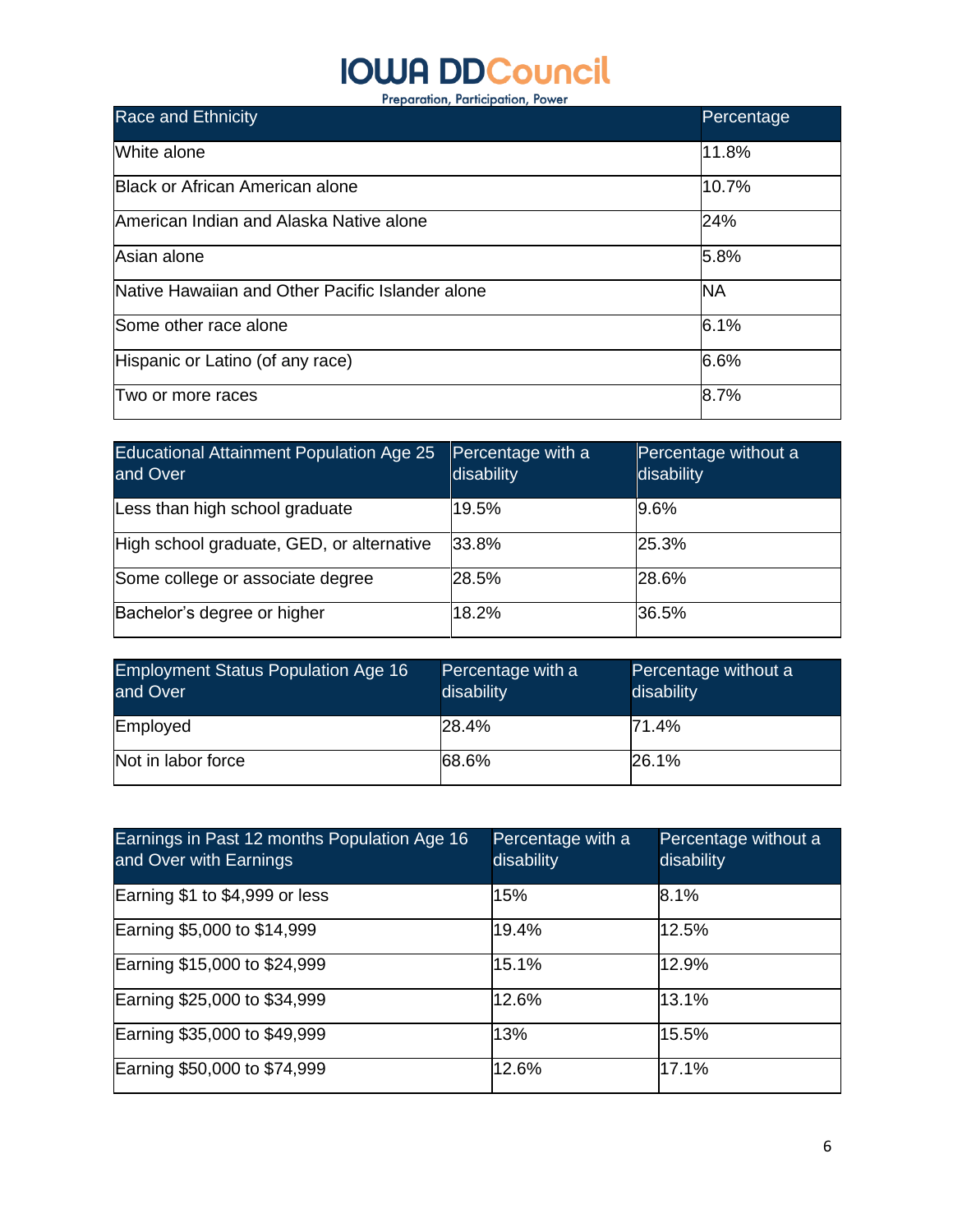| Earnings in Past 12 months Population Age 16 | Percentage with a | Percentage without a |
|----------------------------------------------|-------------------|----------------------|
| and Over with Earnings                       | disability        | disability           |
| \$75,000 or more                             | 12.3%             | 20.7%                |

| Poverty Status Population Age 16 and<br>Over     | Percentage with a<br>disability | Percentage without a<br>disability |
|--------------------------------------------------|---------------------------------|------------------------------------|
| Below 100 percent of the poverty level           | 19.5%                           | 9.7%                               |
| 100 to 149 percent of the poverty level          | 11.8%                           | 6.4%                               |
| At or above 150 percent of the poverty<br>llevel | 68.7%                           | 83.8%                              |

### <span id="page-6-0"></span>**Portrait of the State Services**

### **Transportation**

Iowa has 35 public transit systems covering all 99 counties, served by 19 urban systems in cities and 16 regional systems that are multi-county in nature. These public transition systems provided 23,828,108 rides in Fiscal year 2019 with 2,915,724 rides for people identifying as having a disability.

Iowa has three types of public transit service:

- 1. Demand response: provided by the 16 regional systems, with curb-to curb service for passengers scheduling in advance.
- 2. Fixed Routes: provided by the 19 urban transit agencies with set routes, stop and time points. In some communities, people can flag the bus down along the route
- 3. ADA complimentary paratransit: available in the 19 urban transit areas in zones around fixed routes to those who meet certain disability qualifications under the Americans with Disabilities Act. Ride reservations are made the day prior to the trip with passengers being picked up at their home or other site and delivering them to their desired location.

Iowa does have one of the oldest transit fleets in the nation. Iowa continues to locate a reliable funding stream for purpose of repairing and replacing at both federal, state and local level.

#### Other Transportation services:

Non-emergency Medical Transportation (NEMT): The NEMT services are for individuals with full Medicaid benefits, who need travel reimbursement or a ride to get to their medical appointments. Since April 2016, Iowa's Medicaid system has been a contracted to Managed Care Organizations (MCO). There are currently only two MCOs in Iowa. The MCOs are each responsible for providing non-emergency medical transportation to their Medicaid clients. Each MCO has a separate transportation broker. There is a small Medicaid population who still uses Fee for Service for Medicaid and the Iowa Department of Human Services also has a transportation broker. Each transit agency must contract with the transportation brokers for reimbursement by Medicaid. Each broker has their own policies and billing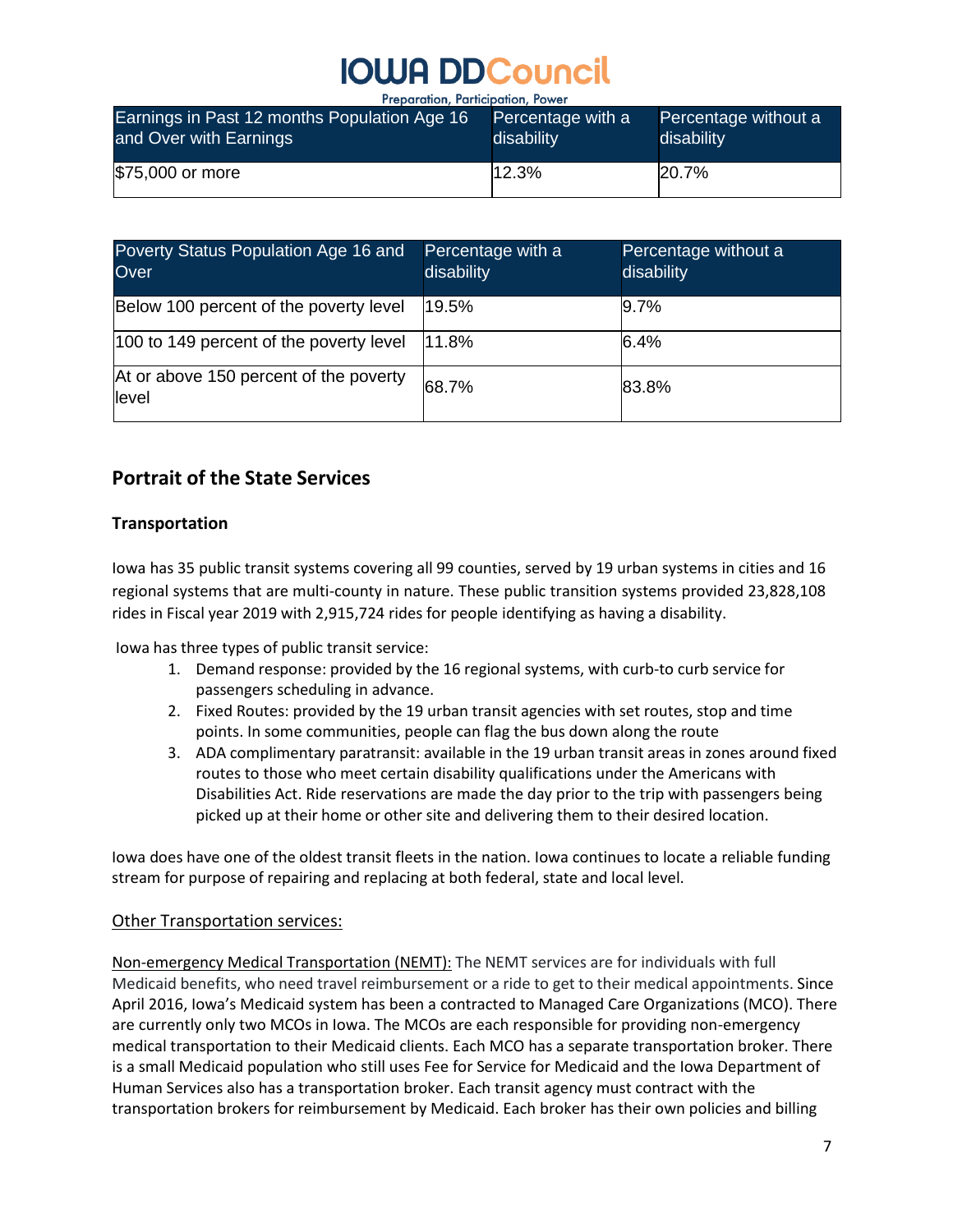Preparation, Participation, Power

process that can make it complicated.

**HCBS waiver services:** Transportation and home and vehicle modifications are available under the Intellectual Disability waiver as well as other waivers. Transportation is available for grocery shopping running errands, and going to, and from work. In December 2017, a rule change limited transportation funding for people on the Intellectual Disability waiver who were receiving 24 hours of supported community living support. The supported community living support provider would be responsible for providing transportation as part of their current rate of service. This has caused a burden for service providers with some providers not able to provide full transportation to the people they support.

**Mobility Management**: Mobility management has become a major player in assisting and educating the community about employment options. Mobility coordinators assist individuals in navigating from point A to Point B no matter the modes of transportation required. They may also provide travel training showing persons how to ride the bus and read bus maps. Mobility coordinators also meet with human services agencies, businesses and other organizations to educate them on the public transit services and to inspire more collaboration. There are currently nine mobility coordinators around the state and one statewide coordinator.

**Ride Share:** Iowa has a ride share program that has a statewide matching software so that the public can locate others with similar origins and destinations in order to share transportation costs. In the past two years, 1,852 have become registered uses and there are 119 total vanpools in the system. In 2019, no disability rides were provided on vanpools and most vanpool vans are not accessible, but if a person in a mobility device requests to participate in a vanpool the transit system would need to find an accessible vehicle so that person could be accommodated in a vanpool.

### <span id="page-7-0"></span>**Interagency Initiatives**

Iowa Program for Assistive Technology (IPAT). IPAT is Iowa's state assistive technology program under the Assistive Technology Act of 1998. The Program's goal is to improve access for individuals with disabilities and aging Iowans to assistive technology that promotes independence at home, work, school, and in the community. The University of Iowa's Center for Excellence in Developmental Disabilities (UCEDD) contracts with Easter Seals Iowa Assistive Technology program to implement the program thatincludes a low-income loan program, device recycling, device demonstration, device loans for trial use, and training and technical assistance. Council staff, the UCEDD, Easter Seals and Disability Rights Iowa meet quarterly to discuss assistive technology barriers, needs and ways to collaborate.

Advisory Council on Brain Injury and the Traumatic Brain Injury State Implementation Partnership grant: The council consists of members who are survivors of brain injury, family members of individuals who have experienced a brain injury, and/or professionals working in a field related to brain injury services. In addition to appointed members, representation from various state agencies also comprise the council as non-voting members. In June 2018, the Iowa Department of Public Health received federal funding from the U.S. Administration for Community Living.

Through this 2018-2021 project, Iowa's goal is to increase access to appropriate services and supports by individuals with brain injury and their families. The objectives are:

- increase implementation of evidence-based return-to-learn protocols
- increase awareness of brain injury and concussion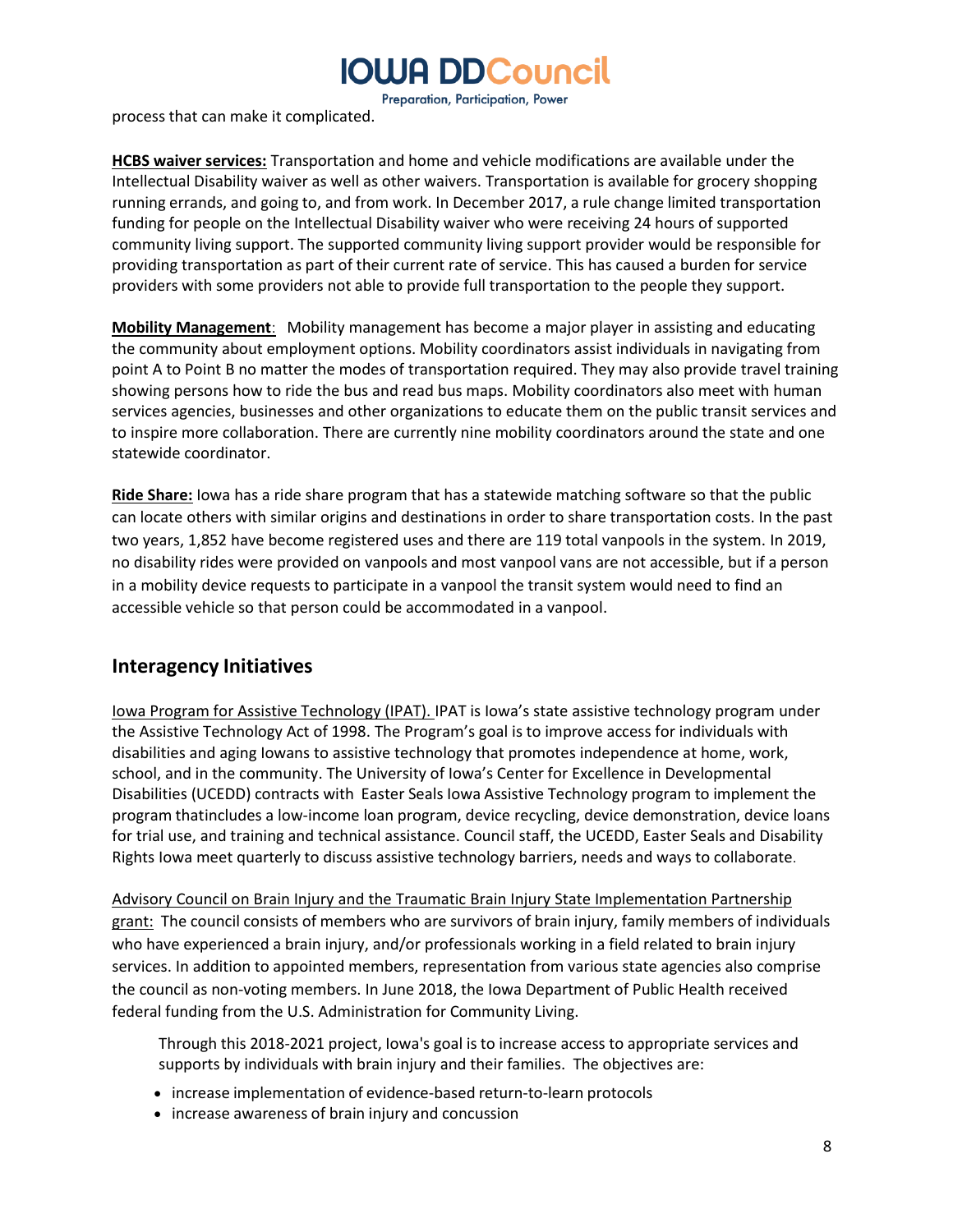Preparation, Participation, Power

- increase outreach to, and services for, underserved and inappropriately served individuals with TBI
- increase effectiveness of the Iowa Department of Public Health and the Advisory Council on Brain Injuries
- improve national impact of the TBI program.

Council Staff regularly attend their meetings and programs and continue to offer training opportunities together.

Special Education Advisory Panel (SEAP): represent public and private sectors that by virtue of their position, interest, or training can contribute information regarding the education of students with disabilities. Fifty-one percent of the members must be parents of a child with a disability (ages birth through 26) or individuals with disabilities. SEAP advises and assists the Iowa Department of Education with the provision of free and appropriate public education for individuals with disabilities. It exists by authority of the Individuals with Disabilities Education Act to provide guidance on special education programs and services.

The Medical Assistance Advisory Council (MAAC): The Purpose of the MAAC is to advise the Director about health and medical care services under the Medical Assistance Program. MAAC is mandated by federal law and further established in Iowa Code. Membership includes five public representatives, one who must be a recipient of medical assistance, the Department of Public Health, the Department of Aging, the office of the long ombudsman, Des Moines University, and the University of Iowa College of Medicine. State Senate and House of Representatives are also included. Partner agencies such as the DD Council serve as nonvoting members.

Mental Health and Disabilities Services Commission(MHDS): The Iowa Mental Health and Disability Services (MHDS) Commission is the state policy-making body for the provision of services to persons with mental illness, intellectual disabilities or other developmental disabilities, or brain injury. It is authorized by the Code of Iowa. The Commission currently consists of eighteen voting members appointed by the Governor and confirmed by a two-thirds vote of the Senate. Commission members are appointed based on interest and experience in the fields of mental health, intellectual disabilities or other developmental disabilities, and brain injury, and to ensure adequate representation from persons with disabilities and individuals who have knowledge concerning disability services. Council staff regularly attends the MHDS meetings as a member of the public and provides comments as necessary.

State Rehabilitation Council (SRC): SRC works in partnership with Iowa Vocational Rehabilitation to provide feedback and recommendations for effective services. A majority of the membership consists of people with disabilities.

Iowa Statewide Independent Living Council: The Iowa Statewide Independent Living Council (SILC) is a council where the majority of members are persons with disabilities. The role of the Council is to plan for the coordination and expansion of independent living services in Iowa.

Work Force Investment Boards: The boards work closely with Iowa Workforce Development and the Iowa Workforce Development Board to create a system to help Iowans respond to the rapid changes occurring in today's workplace. The boards' responsibilities include identifying local workforce development needs, assisting in the award of local service provider contracts and monitoring their performance and providing an annual report and recommendations to the Iowa Workforce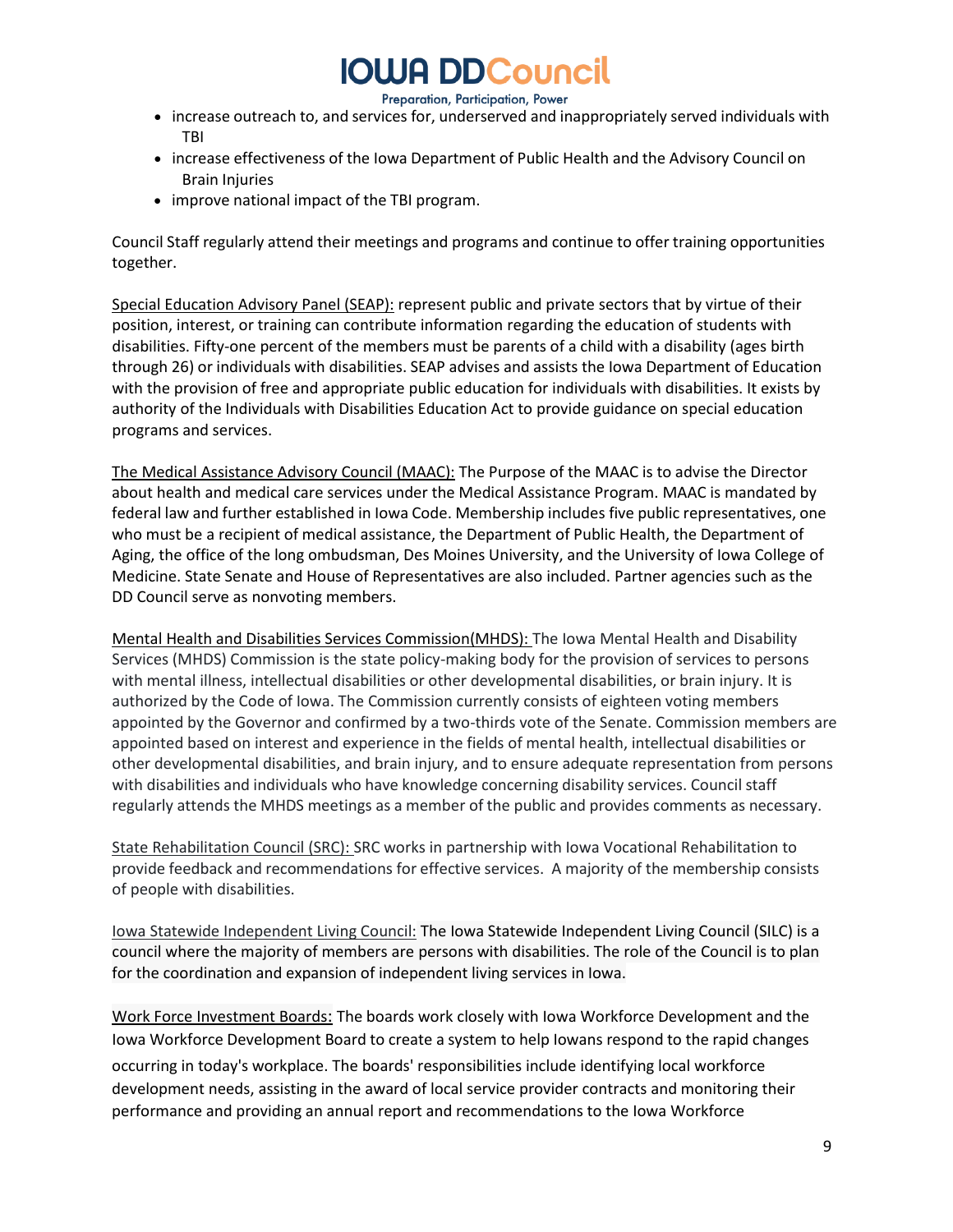#### Preparation, Participation, Power

Development Board. Each board consists of 14 members including representatives from the following groups: five-business, five-labor, one-city official, one-county elected official and one-school district representative and one-community college representative. The Region 8 Board has 28 members.

Disability Access Committee: Developed in 2019, this is a standing committee of the state workforce board. Each workforce one-stop shop in each Iowa region has a local Disability Access Committee. These are chaired by Iowa Vocational Rehabilitation Staff and the Iowa Department of the blind and include representation from required partners in the local area. These committees are tasked with identifying physical accessibility issues, program accessibility issues and ways to collaborate and partner together to increase employment outcomes through the one-stop shops Centers for people with disabilities

The Olmstead Consumer Task Force: The Olmstead Consumer Taskforce is a statewide advocacy group charged by Executive Order to monitor Iowa's response to the 1999 Supreme Court's Olmstead Decision. Activities support the full inclusion of people with disabilities in housing, employment, transportation, healthcare, and other areas. Members include people with disabilities and family members, state agencies, providers, and others to ensure that legislation, changes in administrative rule, and other public policies and programs promote the full inclusion of individuals with disabilities in all aspects of life in the community. Council staff regularly attend meetings as a member of the public and provides presentations and public comment when necessary.

The Iowa Coalition for Integrated Employment (ICIE): The purpose of this coalition is to address funding, policy and capacity barriers to integrated and community employment. Members include state agency representatives from the Iowa Department of Human Services, Department of Aging, Workforce Development, Iowa Vocational Rehabilitation services, the UCEDD, Disabilities Rights Iowa, Community providers and people with disabilities and family members. The DD Council is a founding member of this coalition

### **Quality Assurance**

Four agencies assume primary responsibility for the monitoring of services and supports and assistance to prevent abuse and exploitation of individuals with disabilities.

The Health Facilities Division of the Department of Inspections and Appeals (DIA) conducts regulatory oversight of all licensed and/or certified facilities during surveys, revisits and investigations of complaints. Those facilities serve Iowans with developmental and intellectual disabilities and mental health needs. Efforts are made to ensure protection of residents including considerate and respectful care and freedom from abuse, neglect or mistreatment. DIA also works to determine that residents receive individualized services, based on their specific needs that consider their existing abilities and possible skill enhancement to increase independence and self-determination.

Disability Rights Iowa (DRI), the state's protection and advocacy agency, serves individuals with Developmental Disabilities. DRI conducts primary and secondary (records review) abuse and neglect investigations where death, prone restraint, or serious harm has resulted and when incidents are reported to the agency, reports and coordinates investigation with the appropriate authorities.

The state's Dependent Adult Abuse program is housed within the Iowa Department of Human Services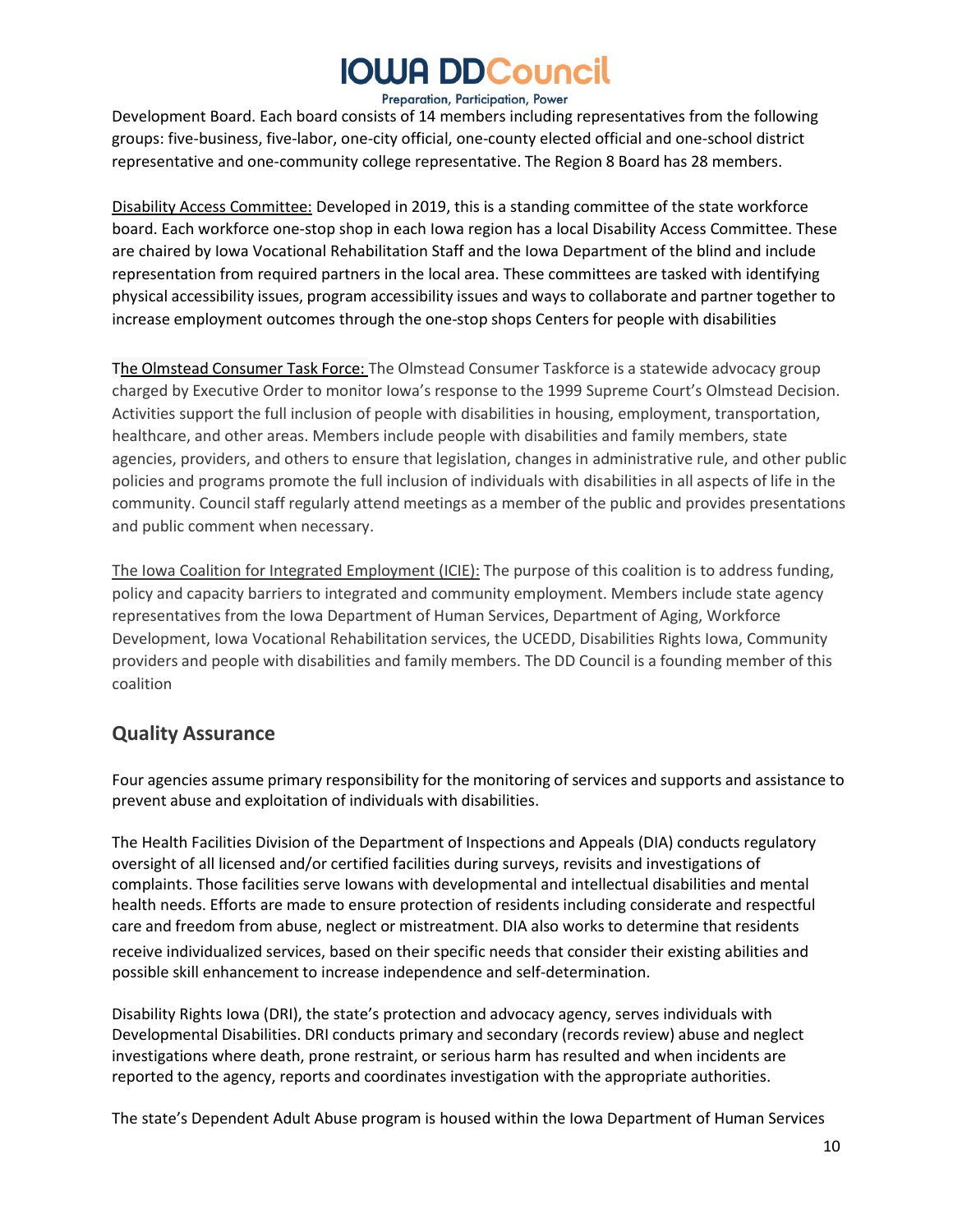#### Preparation, Participation, Power

and provides evaluations and assessments of alleged abuse to dependent adults. The program attempts to provide services and makes referrals to assist abused dependent adults acquire safe living arrangements. To assist the dependent abuse program, in 1996, the Dependent Adult Protective Advisory Council was established. It has the responsibility to:

- 1. Advise the director of human services, the director of the department on aging, the director of inspections and appeals, the director of public health, the director of the department of corrections, and the director of human rights regarding dependent adult abuse.
- 2. Evaluate state law and rules and make recommendations to the general assembly and to executive branch departments regarding laws and rules concerning dependent adults.
- 3. Receive and review recommendations and complaints from the public, health care facilities, and health care programs concerning the dependent adult abuse services program.

The mission of the Office of the State Long-Term Care Ombudsman is to protect the health, safety, welfare and rights of individuals residing in long-term care by investigating complaints, seeking resolutions to problems and providing advocacy with the goal of enhancing quality of life and care.

Iowa's Long-Term Care Ombudsman program is responsible, through federal and state law, for advocating for residents and tenants of long-term care facilities, including nursing facilities, residential care facilities, assisted living programs and elder group homes. The Office strives to fulfill this responsibility every day by working to resolve complaints that impact the health, safety and welfare of residents and tenants, as well as by informing residents and tenants of their rights.

The Managed Care Ombudsman Program is the division of the Office of the State Long-Term Care Ombudsman (OSLTCO). This program advocates for the rights and needs of Medicaid managed care members who receive care in health care facilities, assisted living programs and elder group homes in Iowa, as well as members who are enrolled in one of the following seven Medicaid home and community-based services (HCBS) waiver programs. Approximately 49,000 Medicaid managed care members in Iowa are included within this scope.

### <span id="page-10-0"></span>**Health Care/Health**

Medical Assistance: Provides medically necessary health care coverage for financially needy adults, children, and parents with children, people with disabilities, elderly people and pregnant women.

The Department of Human Services implemented the IA Health Link managed care program for the 95% of the Medicaid population on April 1, 2016. Most Medicaid members are now being served by two managed care organizations (MCOs); AmeriGroup and Iowa Total Care. The Iowa Medicaid Enterprise (IME) continues to operate a limited Fee-For-Service (FSS) program for the Medicaid members not enrolled in managed care.

Medicaid is projected 792,000 (unduplicated) or 25.2 percent of Iowa's population by SFY21. Generally, Medicaid covers low-income members who are aged (over age 65), blind, disabled, pregnant women, children (under 21 years of age) or members of a family with children. Twelve percent of those enrolled are people with disabilities, although they account for 53% of the expenditures.

Medicaid covers a comprehensive range of health care services for Iowans who meet the program's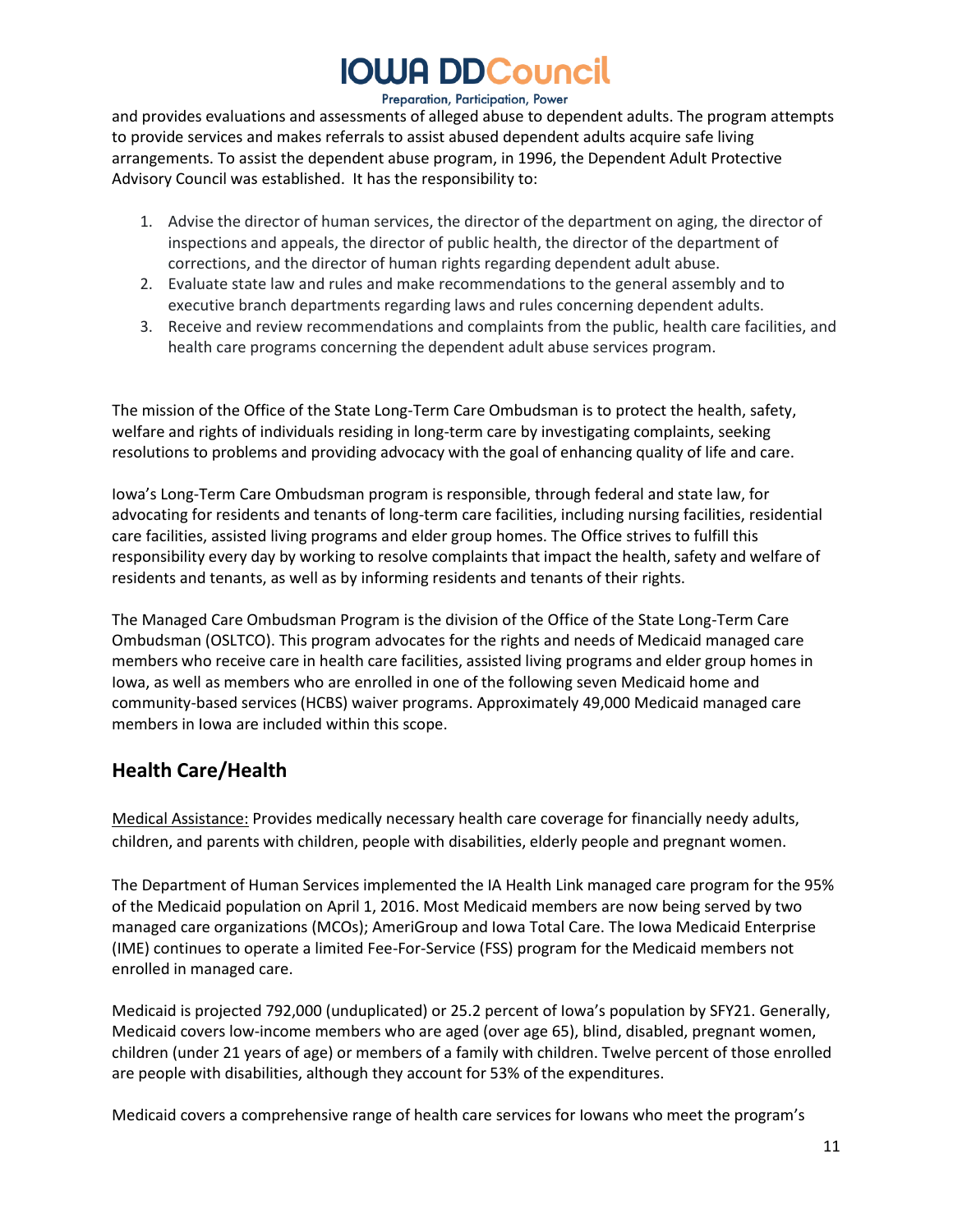Preparation, Participation, Power

eligibility criteria:

- Physical Health Care Services include physician care, hospital services, labs, prescription drugs, home health care, rural health clinic (RHC) services, Federally Qualified Health Centers (FQHCs) services, chiropractic care, physical therapy, and dental care.
- Behavioral Care Services include community mental health services, hospital services, physician care, psychiatric medical institution care, outpatient treatment and therapy, rehabilitative mental health services (known as Behavioral Health Intervention Services), as well as nontraditional services such as peer support and Assertive Community Treatment, and substance abuse treatment that can only be delivered through managed care.
- Care for Kids: Early and Periodic Screening Diagnosis and Treatment provide prevented health care services for children ages 0-20.
- Medicaid for Kids with Special Needs assists with paying for medical bills for children with special needs due to a disability
- Long Term Care Services include Nursing Facilities (NF), Skilled Nursing Facilities (SNF), Nursing Facilities for Individuals with Mental Illness (NF/MI), Intermediate Care Facilities for the Medically Complex (ICF/MC), Intermediate Care Facilities for Persons with Intellectual Disabilities (ICF/ID), and Home and Community Based Services (HCBS) that allows individuals to remain in their homes. Currently there are two state operated ICF/ID facilities that serve 334 individuals as with disabilities (four children under 17 and 330 adults). There are 1,778 people served in private ICF/IDs
- Home-and Community-Based Services (HCBS) are for people with disabilities and older Iowans who need services to allow them to stay in their home and community with services. The programs include HCBS Waivers Habilitation Services, PACE, Home Health, Hospice, Targeted Case Management (TCM), and Money Follows the Person (MFP). These programs include services such as employment, residential, home health, assistance with personal care, homemaking, transportation and respite care that are intended to assist members with remaining in their homes and communities.
- HCBS Services are delivered through seven 1915(c) waivers that are targeted to specific populations including persons who:
	- Are Elderly (8093 currently served and currently no one on the waiting list)
	- Have an Intellectual Disability (12, 302 currently served and 4,014 on a waiting list)
	- Have a physical disability (1,177 currently served and 1,373 on a waiting list)
	- Have a health care/medical disability (2384 currently served, 5213 on a waiting list)
	- Are Children with Serious Emotional Disturbance (1,281 currently served and 812 on a waiting list
	- Are Living with HIV/AIDS (29 currently served and currently no one on a waiting list)
	- Have a Brain Injury (1509 current served and 1,898 on a waiting list)
- Care for Kids: Early and Periodic Screening Diagnosis and Treatment provide prevented health care services for children ages 0-20.
- State Plan HCBS Services are delivered through the 1915(i) state plan amendment. The HCBS Habilitation program provides service funding and individualized supports to maintain eligible members in their own homes or communities who require assistance due to the functional limitations typically associated with chronic mental illness. Services include case management, home based habilitation, day habilitation, and employment. (7544 are currently served under this program)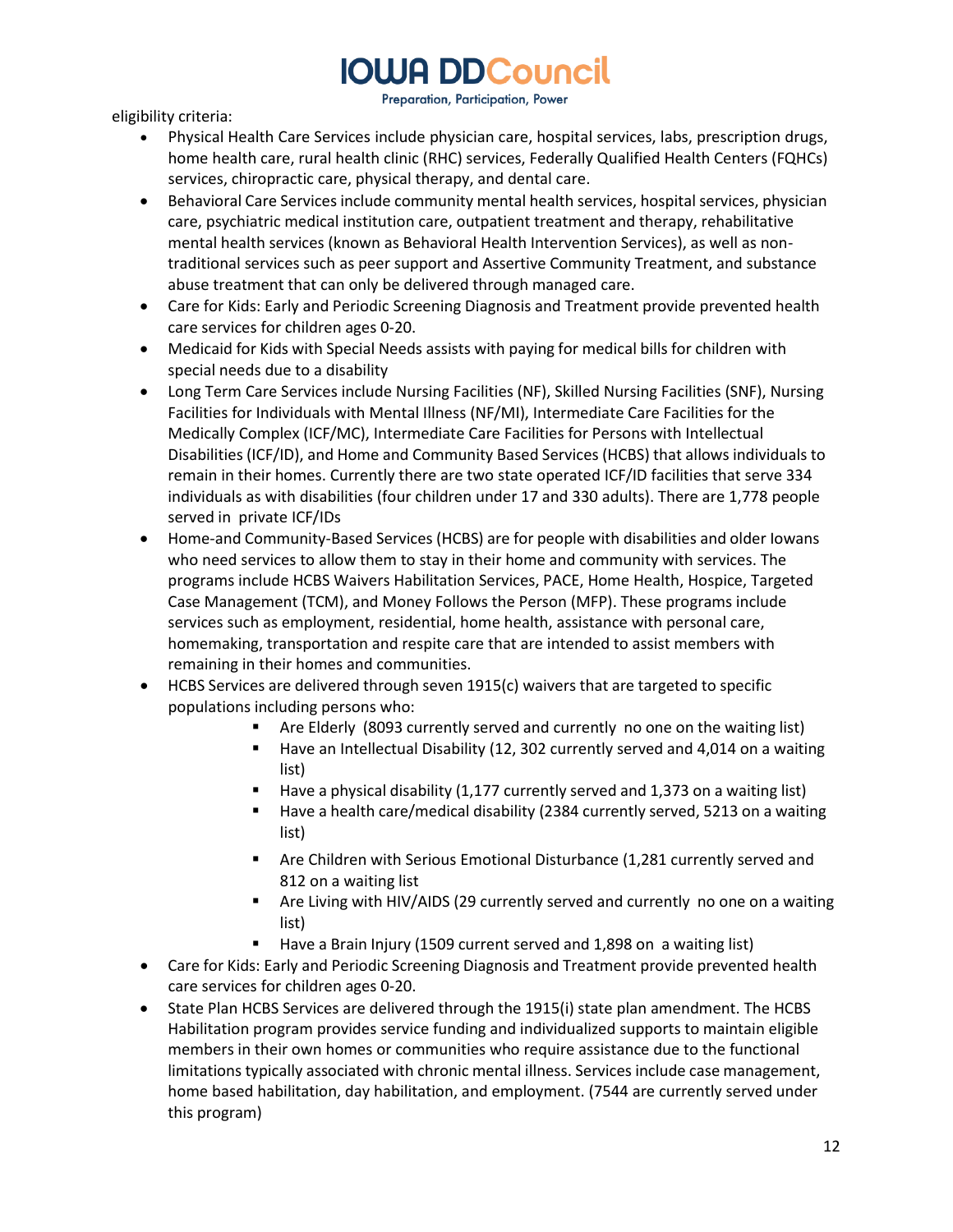Preparation, Participation, Power

In 2014, Iowa implemented the Iowa Health and Wellness Plan (IHWP), an expansion of the state's Medicaid program enacted to provide comprehensive health care coverage to low-income adults. IHWP covers adults ages 19-64 who are not otherwise eligible for Medicaid or Medicare

- Persons with incomes 0-100 percent of FPL (up to \$12,490 for a family of one and up to \$16,910 for a family of two).
- Persons with incomes between 101 percent and 133 percent of FPL (\$12,491-\$16,612 for a family of one and \$16,911-\$22,491 for a family of two).
- During SFY19, the Iowa Health and Wellness Plan served an average of 154,972 individuals that were not previously covered by a full benefit Medicaid plan.

Healthy and Well Kids in Iowa (HAWKI): This is Iowa's plan for Children's Health Insurance Program (CHIP) that provides health care coverage for children and families whose family income is too high to qualify for Medicaid but too low to afford individual or work provided health care. CHIP members receive services through an MCO.

CHIP has three parts: a Medicaid expansion, a separate program called Hawki, and a dental-only plan.

- Medicaid expansion provides coverage to children ages 6-18 whose family income is between 122 and 167 percent of the Federal Poverty Level (FPL), and infants whose family income is between 240 and 375 percent of the FPL.
- The Hawki program provides coverage to children under age 19 in families whose family income is between 168 percent and 302 percent of the FPL based on Modified Adjusted Gross Income (MAGI) methodology.
- Total CHIP enrollment increased by 8 percent (5,494 enrollees) in SFY19. Enrollment is projected to increase by 2.4 percent (1,772 enrollees) in SFY20 and 1.3 percent (959 enrollees) in SFY21. Projected increases are based on historical enrollment.
- Iowa is one of only a limited number of states with CMS-approved dental plans, which include basic dental coverage and medically necessary orthodontic coverage.
- Children covered by the Medicaid expansion receive full Medicaid coverage through MCOs
- Hawki coverage is similar to commercial health care coverage and includes, but is not limited to, doctor visits, inpatient and outpatient hospital, well-child visits, immunizations, emergency care, prescription medicines, eyeglasses and vision exams, dental care and exams, speech, occupational, and physical therapy, ambulance, and mental health and substance abuse care covered through managed care.

State Supplemental Assistance: Helps low-income older Iowans and Iowans with disabilities meet basic needs and reduces state spending for Medicaid. State Supplementary payments provide cash payments to help meet basic needs. Individuals receiving In-Home Health-Related Care, Residential Care Facility, and Family Life Home services help pay for the cost of their care through an assessed client participation amount. SSA pays the difference between the actual cost of care and the client participation amount. Forty-two percent of the expenditures for this program are spent on dependent older Iowans or Iowans with Disabilities who have a financially independent relative living in the home. Thirty-three percent of expenditures are spent on older Iowans or people with Iowans with Disabilities who required personal in-home related care.

Maternal and Child Health Services Block Grant: The federally funded program through Title V of the Social Security Act devoted to improving the health of women children and family. There are four programs available in Iowa to improve the health of Iowa's families: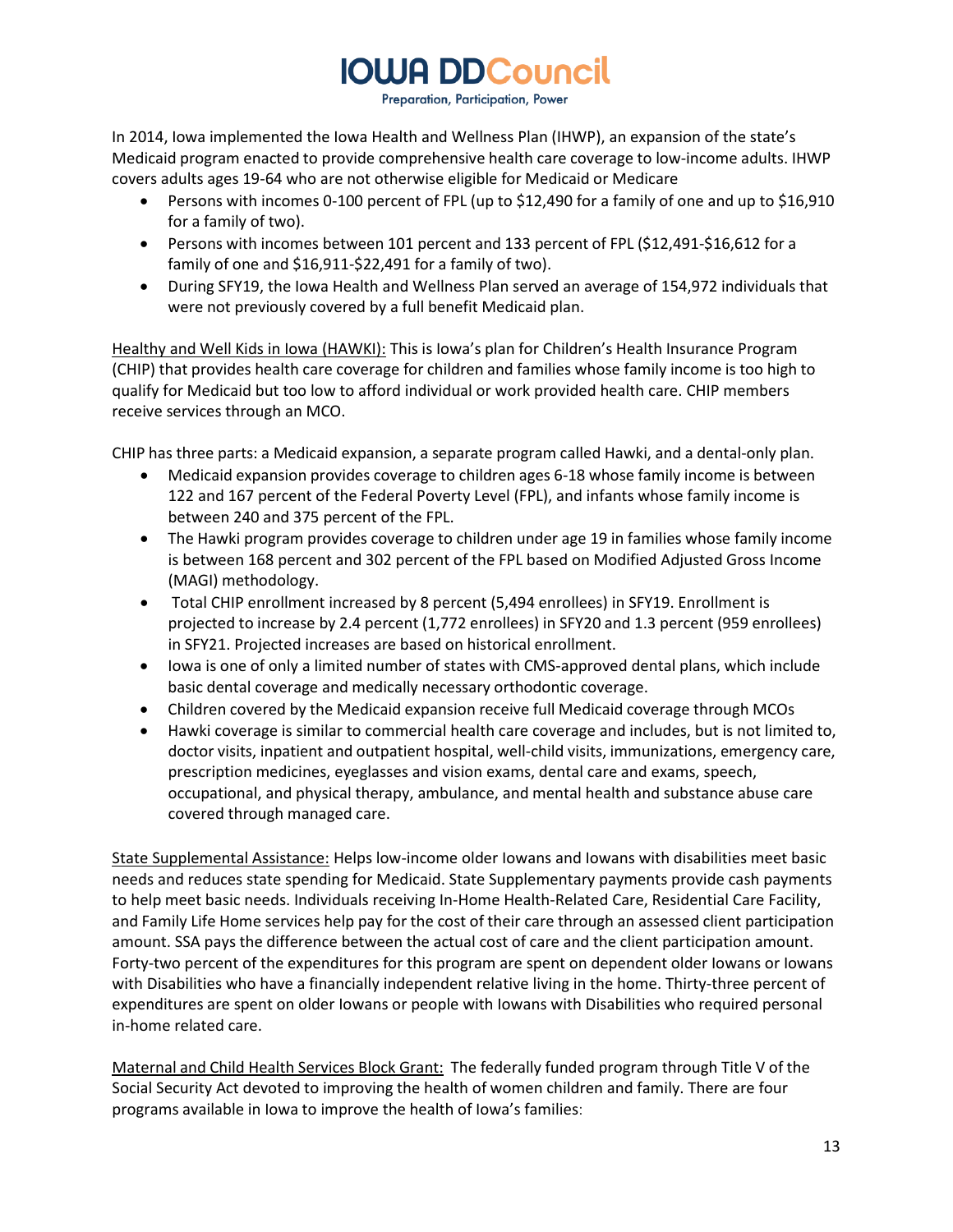Preparation, Participation, Power

*Child and Adolescent Health:* Twenty-two local child health agencies provided child health direct and enabling services to 175,249 children, ages 0-22 years across the state. The child health programs help families access physical examinations, vision and hearing screening, dental education and referral. Services are a collaboration with the Iowa Medicaid Agency

*Maternal Health:* Twenty-three local maternal health agencies provide maternal health services to 8275 low-income pregnant women. Services include health education, risk assessment, psychosocial screening, oral health screening, delivery planning and presumptive eligibility.

*Oral Health:* In fiscal year 15 over 48 percent of Medicaid eligible children in Iowa ages 0-5 received dental or oral health services.

*Children and Youth with Special Health Care Needs*: This program is administered through the Child Health Specialty Clinics (CHSC) with the University of Iowa Steady Family Department of Pediatrics. CHSC's mission is to assure a system-oriented approach to care for Iowa's children and families. Through a network of 13 community based regional centers and four satellite centers, CHSC services enhance access to care through family support and engagement, care coordination and gap-filling clinical services including telehealth.

Mental Health and Disability Services (MHDS): MHDS is responsible for planning, coordinating, monitoring, improving and partially funding mental health and disabilities for Iowa. MHDS is a division of the Iowa Department of Human Services that works closely with the Medicaid Department. MHDS is the designated State Mental Health Authority and distributes federal funds received through the Community Mental Health Block grant. MHDS oversees the statewide local regions that are responsible for providing core services to people with disabilities who are not eligible for Medicaid or on a waiting list. In state fiscal year 2020, the MDHS regions combined provided services to 1,709 people who had an intellectual disability and 745 individuals who had a developmental disability. Core services include: Case Management, home health, personal emergency response, respite, home and vehicle modification, supported community living, family and peer support, Assertive Community Treatment, impatient treatment, crisis response, and employment supports.

### <span id="page-13-0"></span>**Employment**

Iowa Vocational Rehabilitation Services (IVRS), the largest division within the Iowa Department of Education, is responsible for majority of the Federal Vocational Rehabilitation funding for people with disabilities. The Iowa Department for the Blind is responsible for employment services for people who are blind. The ratio of the federal funding is 81% to 19%. Over the past few year IVRS, with various employment grants and the passing in 2014 of the Workforce Innovation and Opportunities Act (WIOA) have opportunities to expand employment options for both students and adults with disabilities.

Since 2012, Iowa has received technical and financial assistance dollars directed to community provider transformation to help people with the most significant disabilities access community, competitive, integrated employment. IVRS was the lead agency for federal funds received from the Department of Labor's Office of disability and Employment policy for the last eight years and partnered with our Council to continue transformation efforts.

IVRS served more than 9,000 potential eligible students with the change in federal legislation with the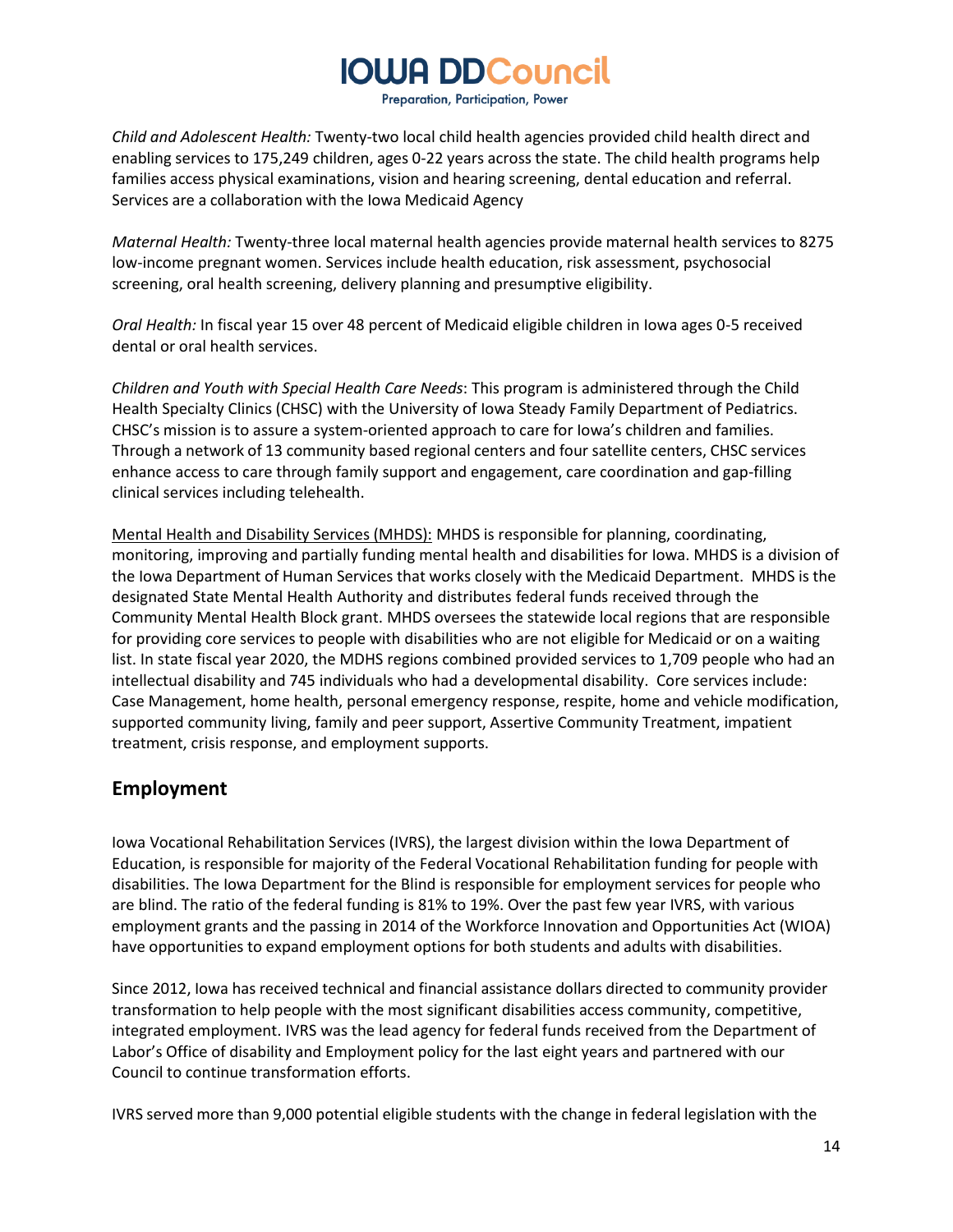#### Preparation, Participation, Power

workforce investment act in 2019. Twenty-nine percent of IVRS referrals came from the Iowa school district in 2019 and 827 students were successfully employed working 30 hours a week at \$12.89. In 2019, IVRS placed 1,930 Iowans with disabilities in competitive employment. IVRS also assisted 26 entrepreneurs with disabilities with starting their own business. As of June 30, 2020, there were 183 individuals on a waiting list. IVRS reports that individuals with significant disabilities are entering services almost immediately and not placed on the waiting list.

IVRS also collaborates with local education agencies, community rehabilitation providers and other community partners to provide pre-employment transition services to Iowa students. These projects include:

*Transition Alliance Program (TAP):* developed with the school districts. TAP services are provided through a collaborative service coordination model with includes pre-employment transition services with the goal of competitive employment. In 2019 3044 students were served in TAP

*Project Search:* The goal of each student participant is competitive employment. The program provides real-life work-based learning experiences combined with workplace readiness training. Project Search through IVRS served 68 students in 2019

*Intermediary Networks:* This program through delivery of pre-employment transition services prepares students with disabilities for the workforce by connecting students, the educational system, businesses and the community through relevant work-based learning activities across the careers emphasizing science, technology, math and engineering. This program served 3,044 students in 2019.

Employment services are also available under the Intellectual Disability and Brain Injury HCBS waivers and Habilitation program. Since 2012, IVRS and the Department of Human Services have been working together with other community partners including the ICIE program mentioned earlier to redesign employment services. With the passing of WIOA Act, IVRS and DHS have an established "resource sharing agreement". By establishing Resource Sharing agreement, IVRS and DHS have outlined their respective funding obligations when paying for Supported Employment Services for a mutual client served by both agencies. For job candidates under the age of 24, IVRS implemented a Memorandum of Agreement with DHS to establish IVRS as the payer of first resort for individualized services necessary to obtain and stabilize in competitive integrated employment. This has eliminated some confusion on which services and funding stream a person may be eligible.

The DD Council and IVRS have also collaborated the last three years to provide customized employment training to community rehabilitation providers and Vocational Rehabilitation Counselors across the state to increase employment outcomes for people disabilities.

### <span id="page-14-0"></span>**Informal and Formal Services and Supports**

There are a variety of formal and informal supports available to people with disabilities and their families although how many access these services with a developmental disability is not easily available.

Ask Resource Center: Provides parent training, information, and advocacy for families of children with special needs. Ask serves as the Iowa family-to-family health information center. It also provides early hearing detections and intervention screening to newborns.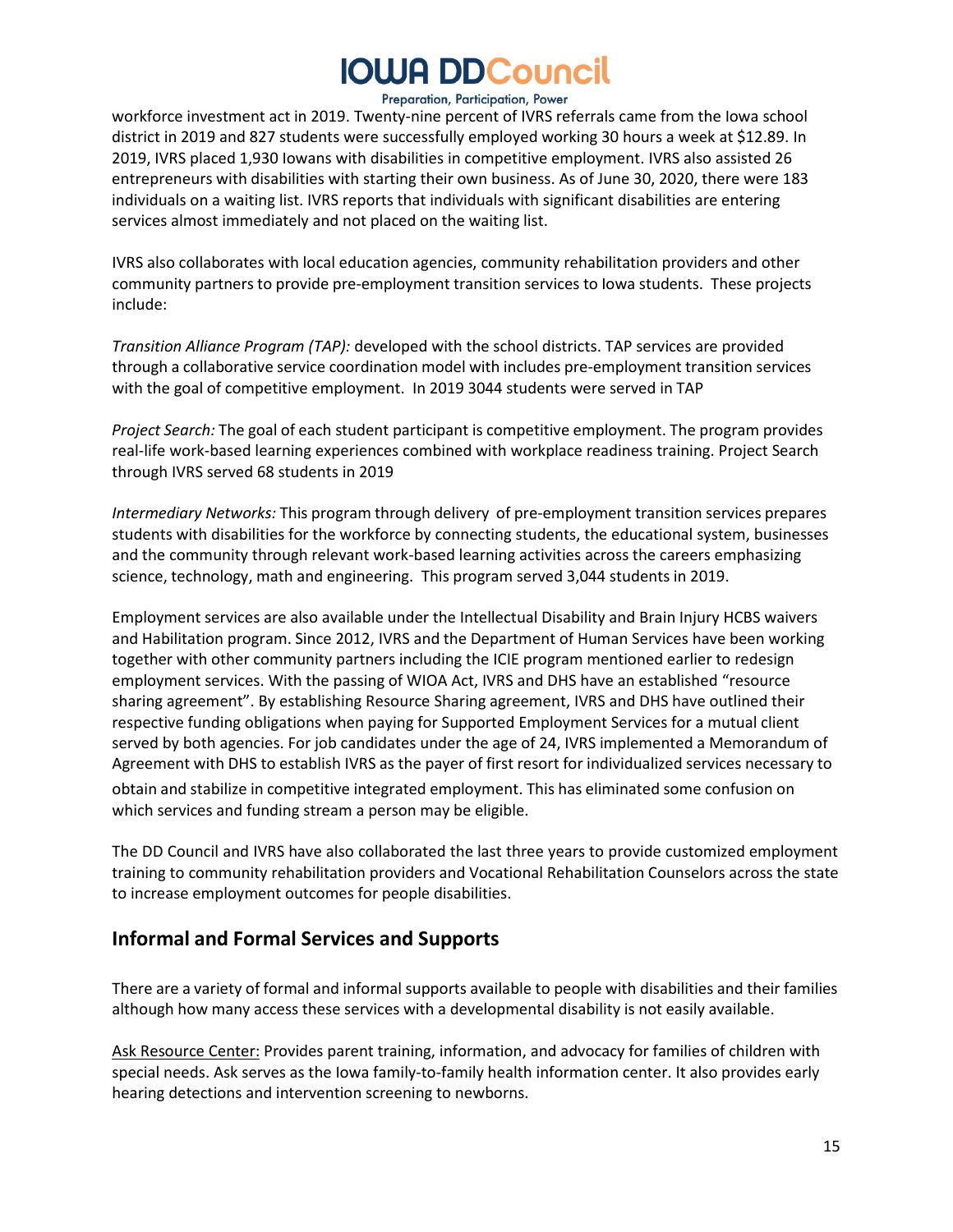#### Preparation, Participation, Power

Autism Support Program: Provides funding for Applied Behavior Analysis services to children under the age of 14 who are not eligible to receive services through Medicaid or private health insurance and who meet certain diagnostic and financial eligibility criteria. Fifteen people with autism were served under this program last year.

Centers for Independent Living: Iowa has six independent living centers that serve 32 of Iowa's 99 counties. They provide five core services: information and referral, independent living skills training, peer support counseling, individual and systems advocacy and transition services.

Children at home program: Designed to assist families with services and supports that help children remain at home. Financial assistance is intended to obtain services and supports not met by other programs. The family's net income cannot be over \$60,000. Services typically provided are equipment, therapy, family training and personal care.

Home and Community Based Services (HCBS) Rent Subsidy: Provides HCBS members who are 18 and older with a monthly rent assistance payment. They must be ineligible for or on a waiting list for Department of Housing and Urban Development rental assistance. This program helps an average of 330 Iowans each month to stay in their home.

Iowa Compass: Provides information and referral information to Iowans with disabilities. It has a website database people can access to find information, as well as toll free number, email and live chat option.

### <span id="page-15-0"></span>**Analysis of the State Issues and Challenges:**

#### <span id="page-15-1"></span>*Criteria for eligibility of services:*

Most Iowans with developmental disabilities access services through either the state's Medicaid plan or the regional Mental Health and Disability services system. Medicaid provides services to children and adults with disabilities through the state plan, the Medicaid expansion plan known as the Iowa Health and Wellness Plan (covers adults 19-64 with an income not to exceed 133% poverty level) and five (out of seven) Medicaid Home and Community Based Services. The waivers include an intellectual disability waiver, a physical disability waiver, a health and disability waiver, a brain injury waiver, and a children's mental health waiver. Income eligibility remains the same for all waivers, but level of care determination, diagnosis, services available and total costs allowed vary by waiver. Individuals do not need to determine eligibility or provide a needs assessment or diagnosis prior to applying for a waiver. Individuals with disabilities are encouraged to apply for all waivers at the time of application and are then placed on the waiting list for all waivers. People with disabilities then may have an available "Waiver slot" available for them that they are not eligible for. It causes unnecessary confusion and additional paperwork.

Most of Iowa's Medicaid members including the long-term care population are enrolled in a managed care program called Iowa Health Link. Currently, there are only two managed care companies in Iowa. Since the implementation in 2016, there has been turnover in managed care companies providing services in Iowa. Case management services for individuals eligible for waiver services are provided through the managed care program. With the turnover of companies managing the services for individuals with disabilities, there has been turnover in who is providing case manager services. Many individuals on the waiver programs cannot tell you who their case manager is. This can make navigating the service system difficult.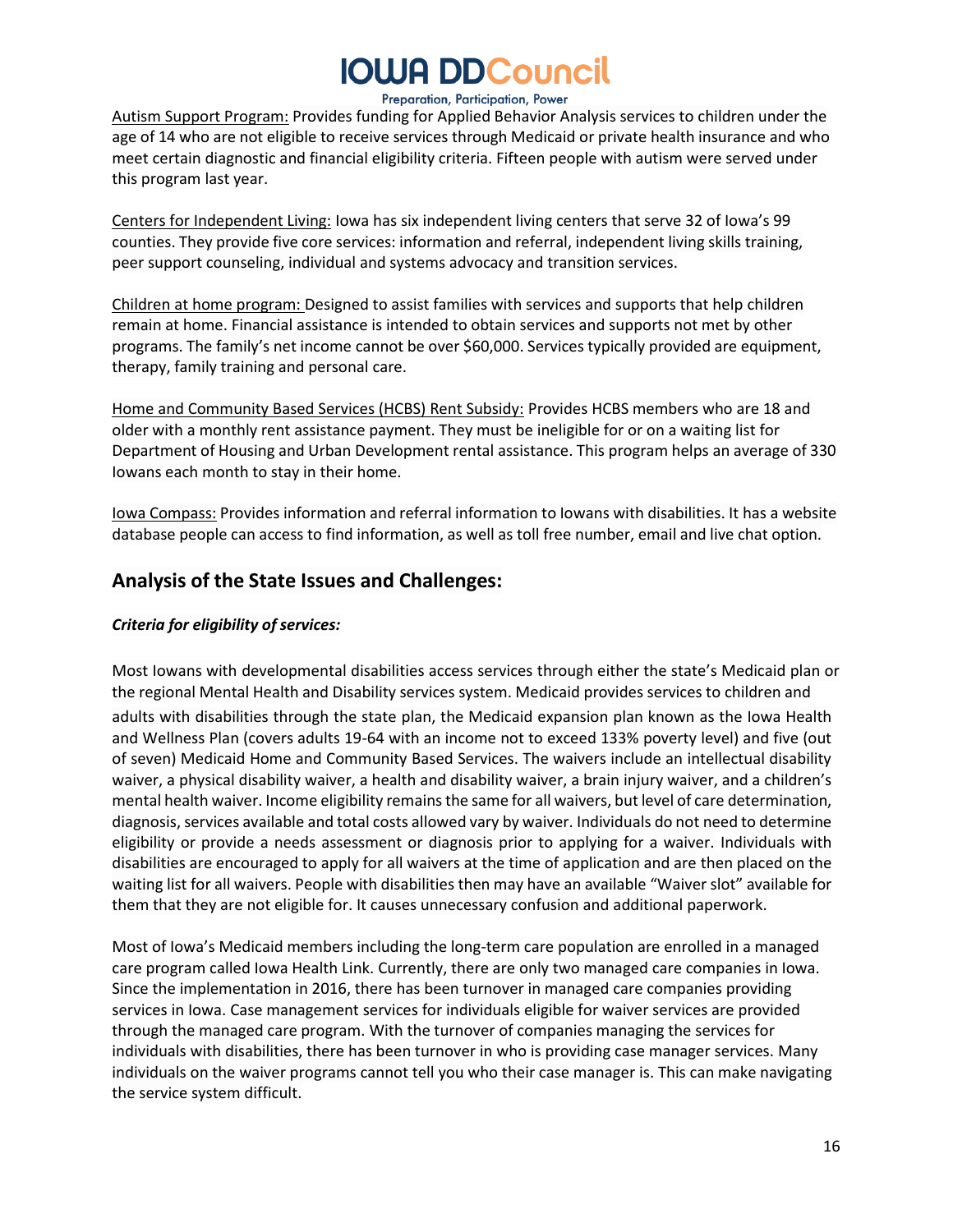#### Preparation, Participation, Power

Services are also available for people with disabilities through the regional Mental Health and Disability Service system. There are 14 regions that levy property taxes to pay for services that are mandated that they provide. Based on the population of the region, the funding will vary. Only about 2% of the persons served across the regions are people with Intellectual Disabilities or developmental disabilities.

#### <span id="page-16-0"></span>*Analysis of barriers to full participation of unserved and underserved groups of individuals with developmental disabilities and their families:*

Iowa's unserved and underserved populations include Asians, African Americans, Latinos and American Indians and those with disabilities living in rural areas. Our Council has historically struggled to find substantial data on barriers faced by unserved and underserved populations. To this end, the Council collaborated with the Department of Human Rights (DHR) to develop a Data/Status Report to identify needs and opportunities among underserved populations including people with developmental disabilities within those groups. As mentioned previously, even though DHR conducted extensive outreach and interviews it was still difficult to bring to light specific needs and opportunities of people with disabilities within those communities. Although through the Data Report and then confirmed through our needs assessment survey and focus groups it was determined that there is a need to do outreach in rural areas with Asians, African Americans, Latinos and American Indians and those with developmental disabilities within those populations.

It was further noted that civic engagement, including voting in rural areas for younger individuals with developmental disabilities for all populations is an area of concern. Although we do not have specific data on voter turnout for younger Iowans with Developmental disabilities, we do know that voter turnout for younger Iowans overall is about 14 % lower than older populations. Disability turnout is about 8% lower than those without disabilities. Overall voter turnout is lower in more of the rural counties than urban in Iowa. Targeted rural counties will be counties that have a prevalence of disability of 12% or higher.

Other general themes that came to surface:

- Knowledge of available public services.
- Lack of community connections
- Opportunities for civic engagement
- Higher education opportunities
- Lack of ADA compliance in rural communities

#### <span id="page-16-1"></span>*The Availability of Assistant Technology*

The Iowa Program for Assistive Technology (IPAT) is Iowa's state assistive technology program under the Assistive Technology Act of 1998. The program's goal is to improve access for individuals with disabilities and aging Iowans to assistive technology that promotes their independence at home, work, school and in the community. The Center for Disabilities and Development contracts with the Easter Seals Iowa Assistive Technology Program to implement these services:

- *[Alternative Financial Loan Program](http://iowacompass.org/)* has reduced interest loans available for purchase of assistive technology (AT) devices or services, including home modifications and adapted vehicles.
- *Device Recycle and Reuse Services* make used assistive technology devices available for free or at a lower cost.
- *Device Demonstration Services* allow you to try a device before purchase. This can be in person or with a "virtual" demonstration using your computer.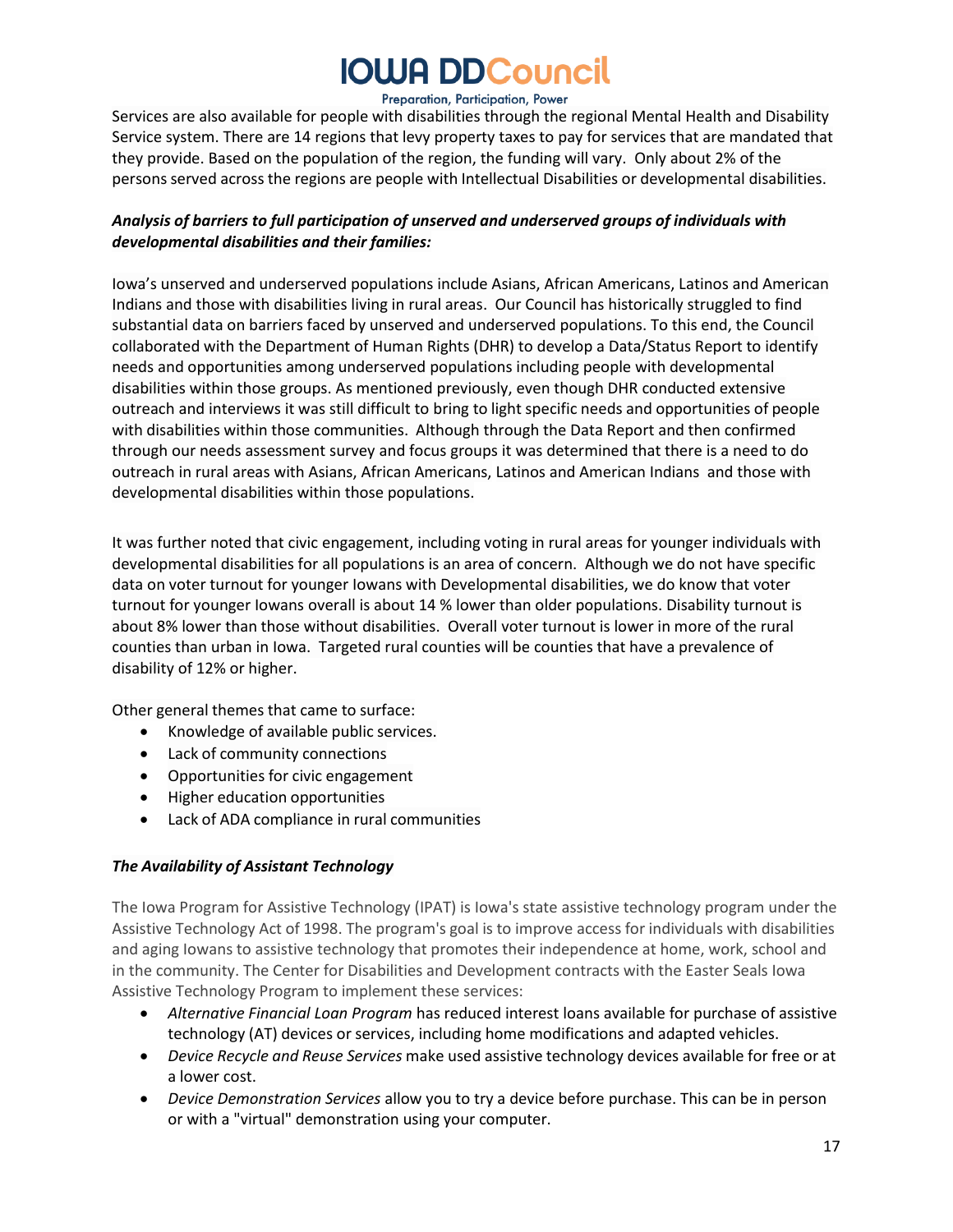#### Preparation, Participation, Power

- *Device Short Term Loan Programs* allow you to borrow an AT device for a short period of time before purchase to help make a decision, to use instead of purchase, or to use while your device is repaired.
- *Information and Assistance Services* provide free information to individuals with disabilities, older persons, family members and service providers about available AT devices, services and funding resources.
- *Public Awareness Activities* provide information about AT devices and services: publications, newsletters, conference exhibits and presentations, and articles.
- *Training [Activities](http://www.iowaat.org/training) a*re provided to consumers, family members, care providers and service providers on a wide range of AT topics.
- *Technical assistance* is provided to organizations and agencies to increase access to AT devices and services through collaboration and policy changes.

Easter Seals also provides an Assistive Technology Exchange Program, a free on-line listing of used devices that people are selling and looking to buy.

Disability Rights Iowa manages the Iowa Protection and Advocacy for Assistive Technology program. Through this DRI provides legal assistance and advocacy to help individuals with disabilities to obtain the assistive technology equipment and services to improve their quality of life. This includes assistance with appealing denials for adapted equipment from your insurance company. DRI worked with 15 individuals this last year.

Iowa Area Education Agencies Assistive Technology Services work as educational partners with every public and accredited, nonpublic school in Iowa to improve the learning outcomes and well-being of all students. Each of the nine AEA designates one or more professionals to specialize in assistive technology support for schools and families in their region. These specialists support systemic implementation of assistive technology special education services for children and students from birth to 21 years of age.

#### *Year State Population Served (100,00) Total Number served per 100,000 National Average served per 100,000 Total persons waiting for residential services needed in the next year as reported by the state per 100,000 Total person waiting for other services as reported by the state per 100,000* **2020** 31.55 15684 497 454 Unreported Unreported

### <span id="page-17-0"></span>**Waiting Lists**

State waitlist definition: The number of persons receiving HCBS intellectual disability waiver services in the state shall be limited to the number of payment slots provided in the HCBS intellectual disability waiver approved by the Centers for Medicare and Medicaid Services (CMS). The department shall make a request to CMS to adjust the program limit as deemed necessary. Currently there are 4,148 individuals on the intellectual disability waiver waitlist, 5,423 on the Health and Disability waitlist and 1,503 on the Physical Disability waitlist.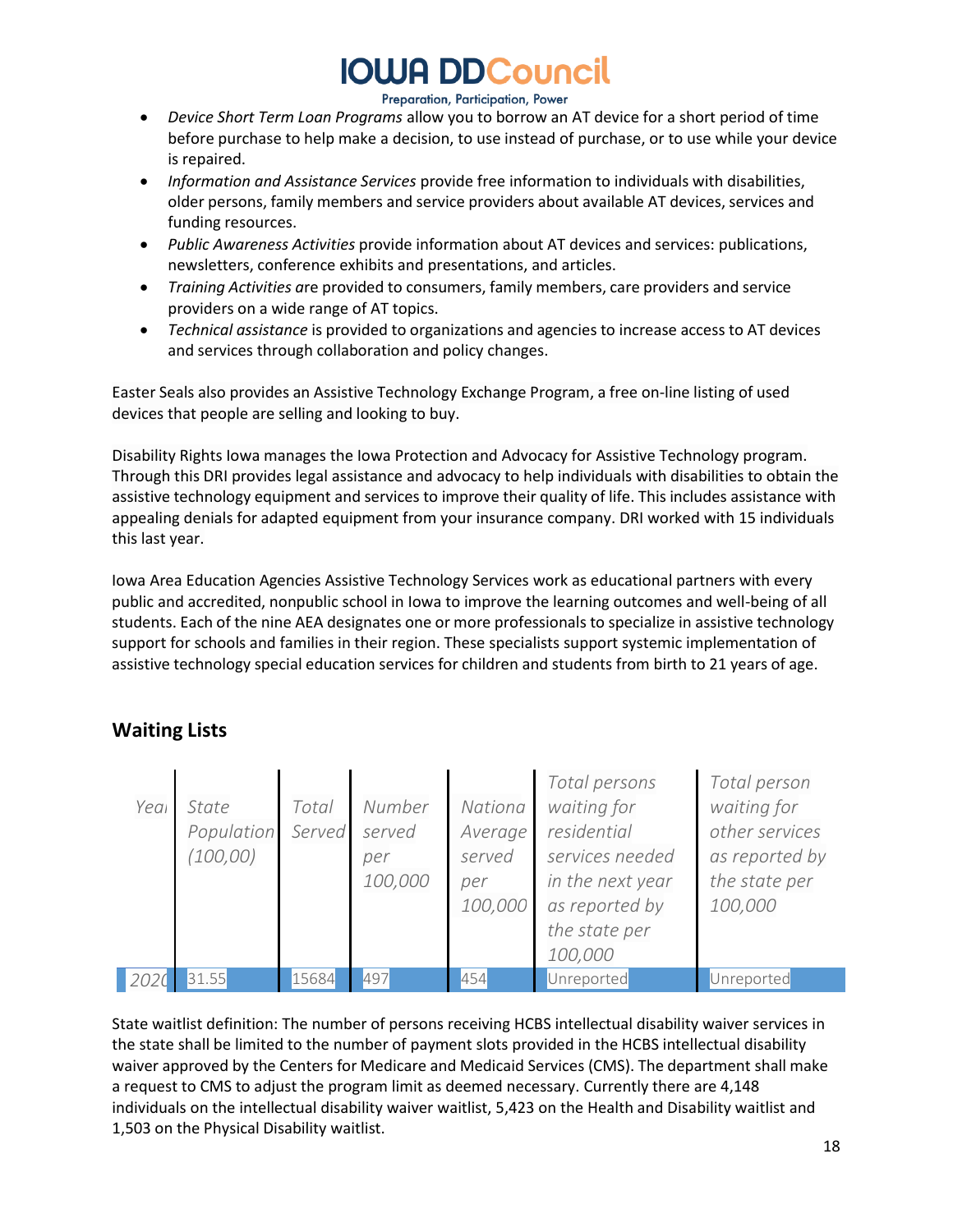Preparation, Participation, Power

The state maintains the waiting list for the HCBS waivers. Five of the waivers have waiting lists including the ID/DD waiver. It takes approximately two years for a person to come off the waiting list. Besides the HCBS waiver waiting list there is not another statewide standardized data collection in place. Out of the 14 MHDS regions, only one currently has a waiting list for services. Individuals on an HCBS waiting list can receive services through the MHDS regions.

The ID waiver does allow for prioritization for the wait list. Waiver applicants that meet any of the emergency criteria are placed on the statewide wait list based on the total number of criteria met. Applicants with an equal number of criteria are placed on the wait list based on application and the age of the applicant. Applicants meeting the emergency criteria shall receive the first available funding slot. Examples of emergency criteria include death of a caregiver and homelessness. Applicants who meet any of the urgent criteria shall be placed at the statewide list after those meeting emergency criteria and based on the total number of criteria met.

Examples of urgent criteria include a caregiver not being able to provide care in the next 60 days and the potential for losing permanent housing within 31-120 days. Applicants who do not meet either emergency or urgent criteria are placed on the wait list based on the date of application and the age of the applicant. In addition, applicants who currently reside in a community-based neurobehavioral rehabilitation residential setting, an intermediate care facility for persons with an intellectual disability (ICF/ID), a skilled nursing facility, or an ICF and have resided in that setting for six or more months may request a reserved capacity slot. Currently the state has 125 reserved capacity slots available yearly.

Waiver applicants are screened for Medicaid eligibility by the state, but no further assessment of need or level of care determination is made until a waiver slot becomes available. As mentioned earlier, there are some services available for people through the MHDS regions, but with the implementation of managed care, local option counseling services are not as available while people wait for services.

#### <span id="page-18-0"></span>*Summary of Waiting list issues and challenges:*

Each year Iowa's Medicaid population increases to approximately 1% more of the population. Over 50% of the Medicaid costs are on long-term care services, which includes HCBS services. Iowa first implemented a waiting list for the Intellectual disability waiver in 2015. At the time of implementation there were 369 placed on waitlist with 12,600 served. Currently there are 4,148 on the waitlist with a similar number served. People with ID/DD receive waiver services for many years and thus waiver slots do not open up as frequently as they do for older adults. As more individuals with ID/DD live longer and maintain community placements, this results in longer wait times for waivers serving individuals with ID/DD. People are currently waiting three years for a waiver slot.

In 2016, legislature did appropriate \$2 million to reduce waiting lists but at the time, it was estimated that it would take an estimated \$10 million to serve all individuals on all waiver wait lists. There has been no money appropriated for reducing the intellectual disability waiting list since 2016. In 2019, \$1.2 million was appropriated to reduce the children's mental health waiver wait list. The challenge is to continue to serve the current population on all waivers without initiating additional cost containment measures such as reducing rate caps and service caps.

### <span id="page-18-1"></span>*Analysis of the Adequacy of Current Resources and Project availability of Future Resources to Fund Services*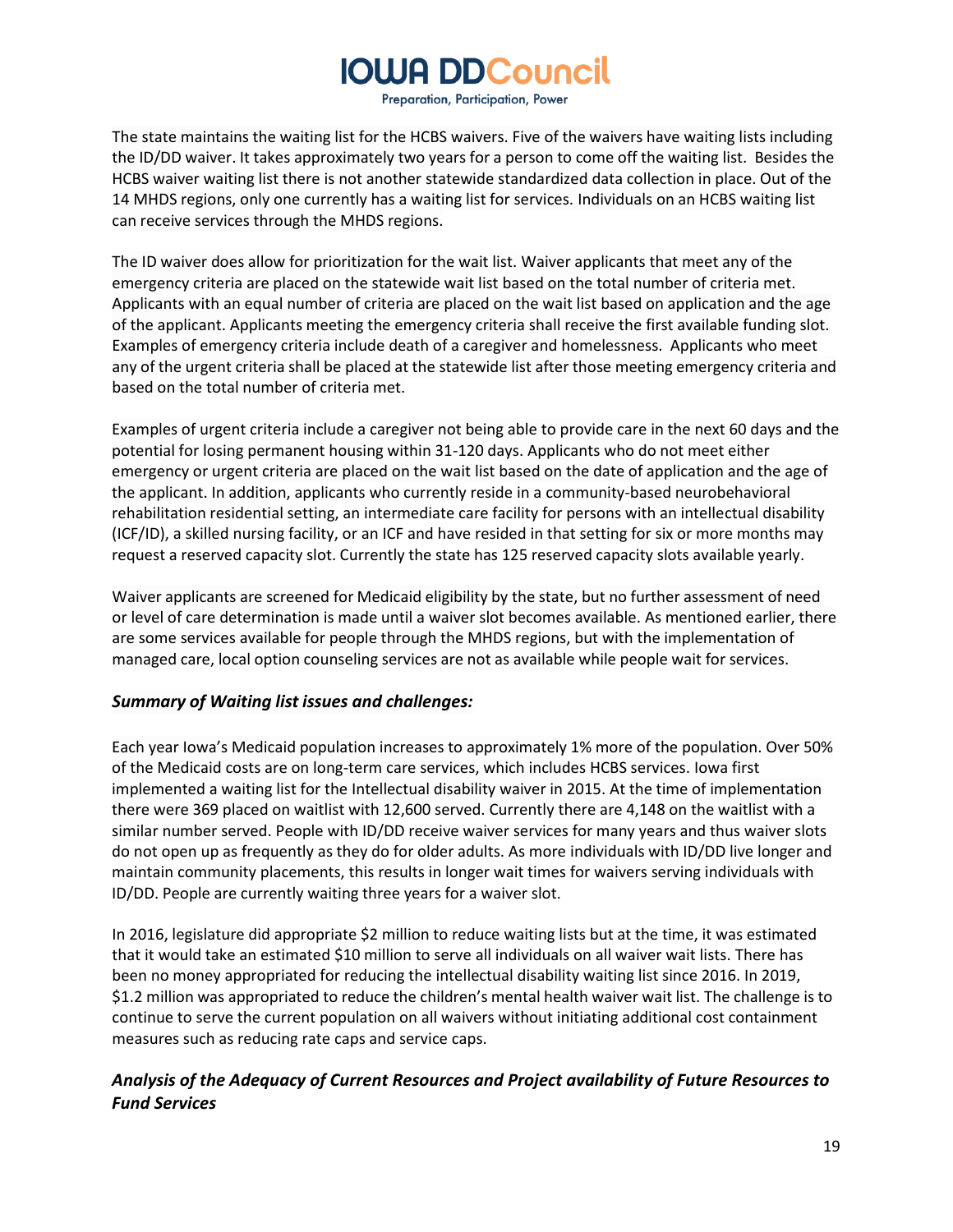#### Preparation, Participation, Power

The Current state budget total for SFY21 is \$1.55 billion, 24.8% comes from state general funding, \$3.80 billion is federal funding or 60.9%, \$893.1 million is other funding such as rebates and other recoveries. Iowa's FMAP, federal share has been increasing since 2017.

As with most States, Iowa does estimate a slight decline of revenues for the current fiscal year. The true impact to the state revenue due to COVID 19 is not entirely known yet. We do know that the state saved \$288.1 million from the 6.2% enhanced federal match for COVID Relief. Medicaid will end FY 2021 with an extra \$234.6 million balance that will carry into FY 2022. Medicaid will end FY 2022 with \$81.3 million surplus balance at end of the year. This means additional state dollars are not needed in FY 2022 to keep Medicaid services at current levels.

People with Disabilities account for 51% of the Medicaid expenses but are only 18 % of the Medicaid population. In 2019, 47% of the HCBS waiver population were people on the Intellectual Disability Waiver. The average cost for ID waiver services per person was \$60,738. In contrast, the average cost for individuals receiving Intermediate care Facility services was \$175,630. Iowa in recent years has spent more money on HCBS then facility services. Currently 66% of the Long-Term Care population is in HCBS services

A mentioned earlier, MHDS local regions are responsible for providing core services to people with disabilities who are not eligible for Medicaid. The local regions, established in 2014 with the redesign of the mental health and disability system, are mandated to provide core services. An adequate, equitable and sustainable funding source for these services has not been established. It has solely relied on property tax with an outdated levy capitation. Changes to how the MHDS system will be funded in the future was the debated topic of the 2021 Legislative session. At the end of session, a bill passed that made significant changes in Iowa's tax laws. It contains more than \$400 million in tax relief, including the elimination of the property tax that pays for regional mental health and disability service replacing it instead with an automatic state appropriation. The automatic state appropriation does have some advocates and a few of the regions concerned. The appropriation could be subject to future budget cuts if the economy does not fare well.

Iowa Implemented managed care in 2016 for all long-term care services and medical and behavior health services. It was felt by many stakeholders and advocates that implementation was rushed and the state was not prepared for this transition. Services were cut, providers closed, and care coordination failed. Iowa continues to struggle to meet the needs of people with disabilities in a Managed Care system. As mentioned earlier there has been constant turnover in the company's managing care with only one company remaining since implementation. This has led to constant turnover with who is coordinating services for individuals with disabilities.

#### <span id="page-19-0"></span>*Analysis of adequacy of health care and other services, supports and assistance that individuals with developmental disabilities who are in facilities receive*

Iowa has two state operated ICF/ID facilities that serve 334 individuals with disabilities (four children under 17 and 330 adults). There are 1,778 people served in private ICF/IDs. The Department of Inspection and Appeals has oversight of the private ICF/IDs. Surveyors from DIA conduct routine, unannounced on-site survey visits to assess the quality of care and services provided to clients. If any problems are discovered, DIA will work with the facility to ensure compliance with State and federal rules; department staff may also issue disciplinary action, if merited.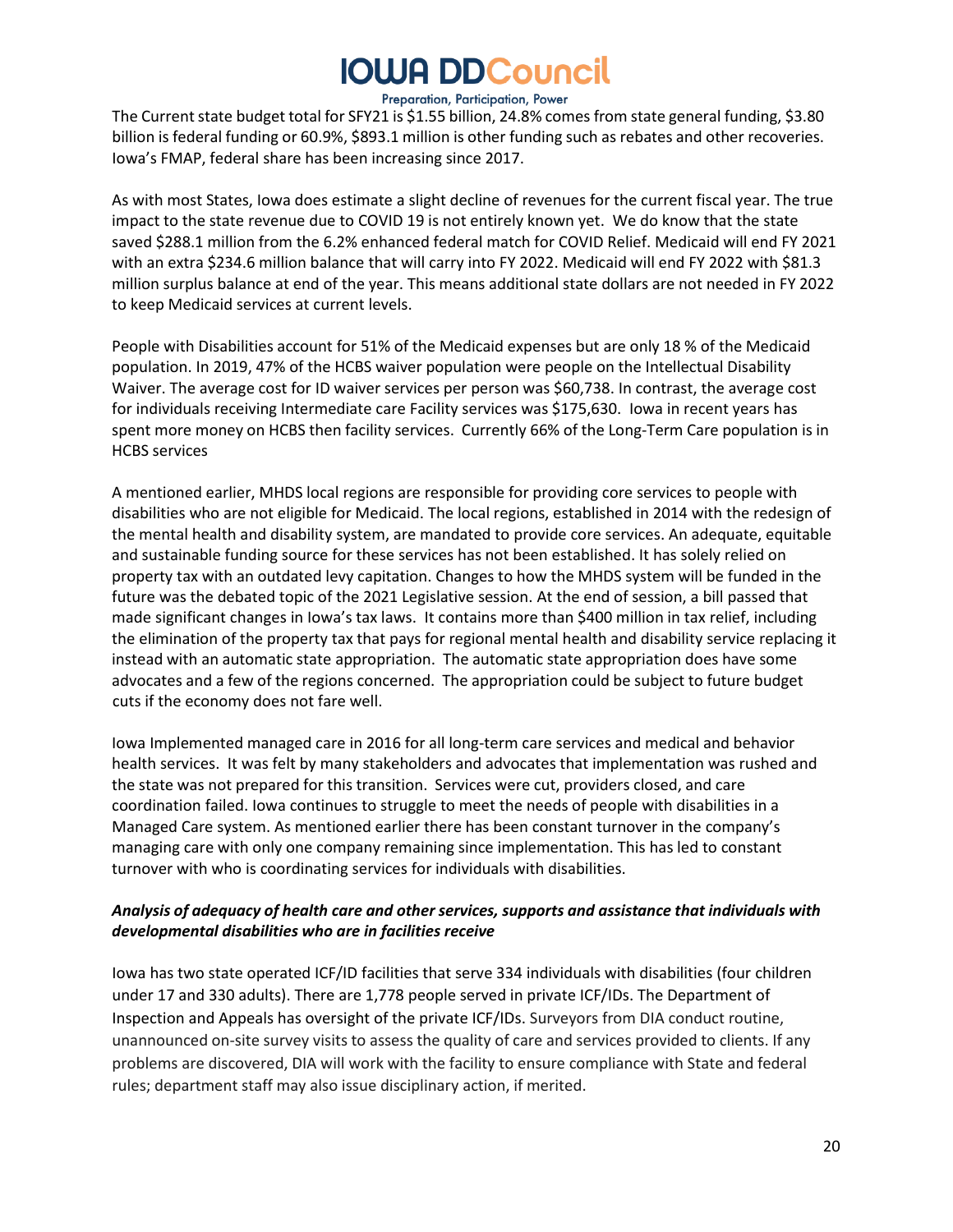#### Preparation, Participation, Power

DIA staff also investigate complaints received regarding improper care or treatment of patients or clients in licensed health facilities. If specific complaints or concerns are received, DIA staff may complete on-site inspections in addition to routine compliance inspections. All findings, complaints and reviews are public information located on the DIA website. All information is searchable by the provider.

DIA completes recertification surveys at least every 15.9 months, with an average survey cycle of 12.9 months. Prior to the Covid-19 pandemic and national emergency, the survey cycle average was less than the required 12.9 months. Frequently cited deficiencies included: failure to provide active treatment according to individuals' program plans (IPP), inadequate supervision of individuals receiving services, and inadequate staff training. In many cases, lack of adequate and appropriate active treatment and failure to provide the appropriate level of supervision stemmed from lack of sufficient staffing levels and inadequate staff training. Since the pandemic began, these issues have been exacerbated. Many ICF/IID facilities were stricken with staff and individuals receiving services testing positive for Covid-19. DIA conducted and continues to conduct focused infection control surveys in all facilities. Facilities are required to submit plans of correction for deficient practices and revisits are conducted by DIA to ensure return to compliance with the ICF/IID federal regulations and state rules.

The Department of Justice (DOJ) concluded an investigation in December 2020 into conditions at Glenwood Resource Center, one of the state operated ICF/ID facilities. It determined that there is reasonable cause to believe the conditions at Glenwood violate the Fourteenth Amendment of the U.S. Constitution and that these violations are pursuant to a pattern or practice of resistance to the full enjoyment of rights protected by the Fourteenth Amendment.

The department found reasonable cause to believe that Iowa subjects Glenwood residents to unreasonable harm and risk of harm by subjecting residents to uncontrolled and unsupervised experimentation, inadequate physical and behavioral healthcare, and inadequate protection from harm, including deficient safety and oversight mechanisms. Specifically, the department concluded that the state violated Glenwood residents' constitutional rights by conducting experiments on them without their consent. The department found that one experiment, which involved overhydrating residents, caused physical harm. In addition, the department concluded that Glenwood residents receive constitutionally inadequate physical health care. The department found that residents fail to receive timely or clinically appropriate medical assessments or treatment, at times resulting in severe physical harm. The department also concluded that Glenwood's behavioral health care, including its use of restraints, violates residents' due process rights. The department found that, from 2017 to 2019, Glenwood's use of restraints increased by more than 300 percent. Finally, the department found severe deficiencies in the oversight and quality management at both Glenwood and the Iowa Department of Human Services and that these deficiencies fostered an environment in which the constitutional violations could and did routinely occur. The Department of Human Services has oversight of the state operated ICF/ID facilities and now must respond to the remedial measures required by the DOJ. The DD Council has been part of an advisory group formed by DHS to address some of the findings.

#### <span id="page-20-0"></span>*The Adequacy of Home and Community based waiver services*

Iowa currently serves 66% of the long-term care population in HCBS services. The percentage gradually increases each year. However, Iowa had a relatively large decline in the LTSS rebalancing ratio from FY2017 to 2018. Iowa declined from 54.45 of LTSS expenditures for HCBS to 41.5 percent. This increase was due to increases in nursing facility per diem rates and increases in the number of beneficiaries receiving nursing facility services between FY 2017 and 2018. Iowa continues to be one of the few states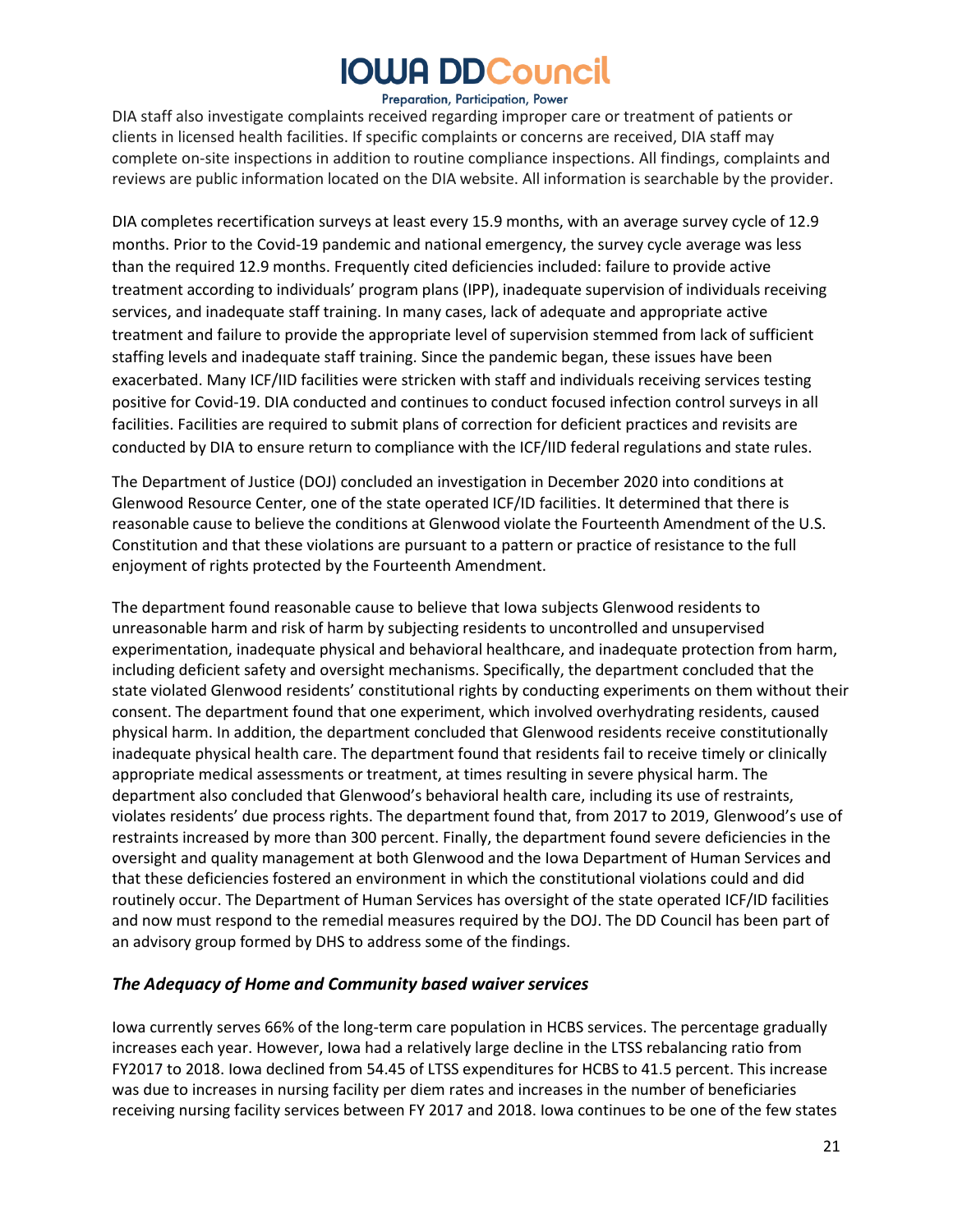#### Preparation, Participation, Power

running a Money Follows the Person program and still received federal funding and an enhanced match to transition individuals from facilities. To date, Iowa has transitioned 680 people out of ICF/IDs and 165 from nursing facilities.

The Intellectual Disability waiver has a fairly comprehensive service package although does not include individuals who have a developmental disability diagnosis such as autism. Iowa does have six other waivers that a person with developmental disability may qualify for but the case management process, payment limits, services and other policies vary. Iowa has researched combining waivers into a more comprehensive overall waiver, but this effort has lost momentum over the years.

The following services are available under the Intellectual Disability waver.

- Adult Day Care
- Consumer-Directed Attendant Care (CDAC)
- Day Habilitation Home and Vehicle Modifications
- Home Health Aide
- Interim Medical Monitoring and Treatment
- Nursing
- Personal Emergency Response System
- **Prevocational**
- Respite
- Supported Community Living
- Supported Community Living Residential Based
- Supported Employment
- Transportation
- Consumer Choices Option-self direction option

As mentioned previously, there are currently over 15,000 people on waiting lists for the seven HCBS waivers. People can wait over two years to obtain waiver services.

### **Rationale for Goal Selection**

Our Council voted to retain and expand upon our investments with our Advocacy goal, objectives and activities. Through our needs assessment survey, leadership skill building, advocacy training, mentoring opportunities and preparing individuals with disabilities to serve on boards and commissions rose as top priorities for the Advocacy goal. Health as a priority also rose to the top for self and family advocates, community providers and other community members. Health has not historically been a focus area that our Council has addressed. The Council chose to add this as priority under Advocacy and to assist people with advocating for their own health care needs.

Our Council also voted to retain and expand upon our investments with System Change with a focus on improving policy and practice. It was clear through our needs assessment survey and through our facilitated discussion with Council members that we should continue to offer public policy publications and resources such as infoNet and assist advocates with proposing new legislation and /or policy changes. During our facilitated discussion with Council members, it was discovered that there was a desire for our Council to take a stronger position with educating policy makers about specific policies and practices that have an impact on people with disabilities. As shared in the Comprehensive Review and Analysis, waiting lists for community services continue to grow. Educating policy makers on how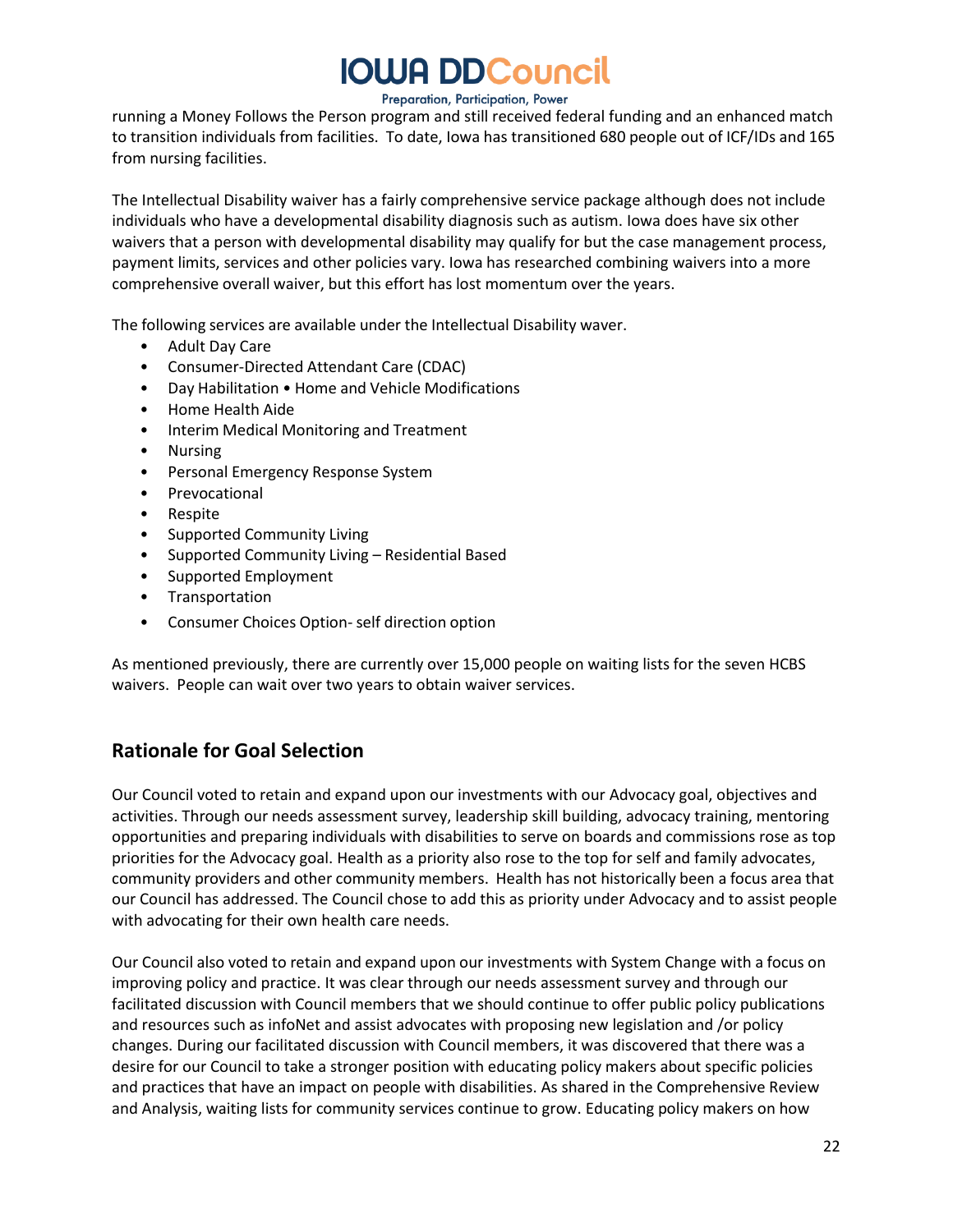Preparation, Participation, Power the large waiting lists effect the lives of people with disabilities and their families is a priority for our council members and other stakeholders. Therefore, a new objective addressing this priority was developed.

The Council also chose to add a third goal area focusing on Capacity Building. The Council members believed that we were already investing in capacity building activities and there continues to be a need to provide training and technical assistance to promote inclusion in community living. Employment continued to be a top priority for the Council to address for Council Members, self and family advocates. The Council chose to continue the partnership with Vocational Rehabilitation and DD network to improve competitive outcomes. The Council also chose to partner and invest in projects to be determined later that address emergent needs.

Through our facilitated discussion and our needs assessment survey, it was also discovered that there are rural areas of our state that are not familiar with the Council and/or our resources and a need for civic engagement among younger Iowans with Developmental Disabilities. The Council chose to address this as our targeted disparity objective in two rural areas yearly by providing advocacy and voter training as way to increase voter turnout by younger adults with developmental disabilities across all populations.

### <span id="page-22-0"></span>**Collaboration**

The Iowa DD Network which includes the DD Council, The Center for Disabilities and Development (CDD) Iowa's Center for Excellence in Developmental Disabilities) and Disabilities Rights Iowa (DRI), Iowa's Protection and Advocacy) have historically collaborated in many arenas and mutual goal areas which include voting rights, accessibility and education, employment, community integration, youth and adult leadership trainings and mentoring programs. The DD Council currently has three formal projects with CDD that focus on retaining direct support professionals, providing mentoring and leadership opportunities, and hosting a youth leadership academy. Work on these projects will continue as goals for the next five years.

The DD Network has also worked together to be responsive to the needs of people with disabilities during the COVID-19 pandemic. We provided education and outreach on safety precautions and the importance of being vaccinated, connected to do social check-ins, provided small grant opportunities to cope with social isolation and provided Personal Protection Equipment. If one DD network partner was taking the lead in an initiative, the other two partners would help communicate and market what was happening. The DD Network continues to meet frequently to discuss future options of collaboration for emergency responses such as this.

Both CDD and DRI provided input into the plan development. Both provided presentations to the Council on areas they suggested the Council prioritize. As mentioned, the DD Council will continue to collaborate with CDD on our leadership and mentoring projects. In addition, we are collaborating with CDD on the health advocacy objective. The DD Council, CDD and DRI will also be collaborating with educating people with disabilities to serve and be an active participant on boards and commissions. We also will be working assisting boards and commissions with being more inclusive. Department of Human Rights is also partnering with us on this effort.

DRI and the DD council will continue to partner on voting education, rights and accessibility. The DD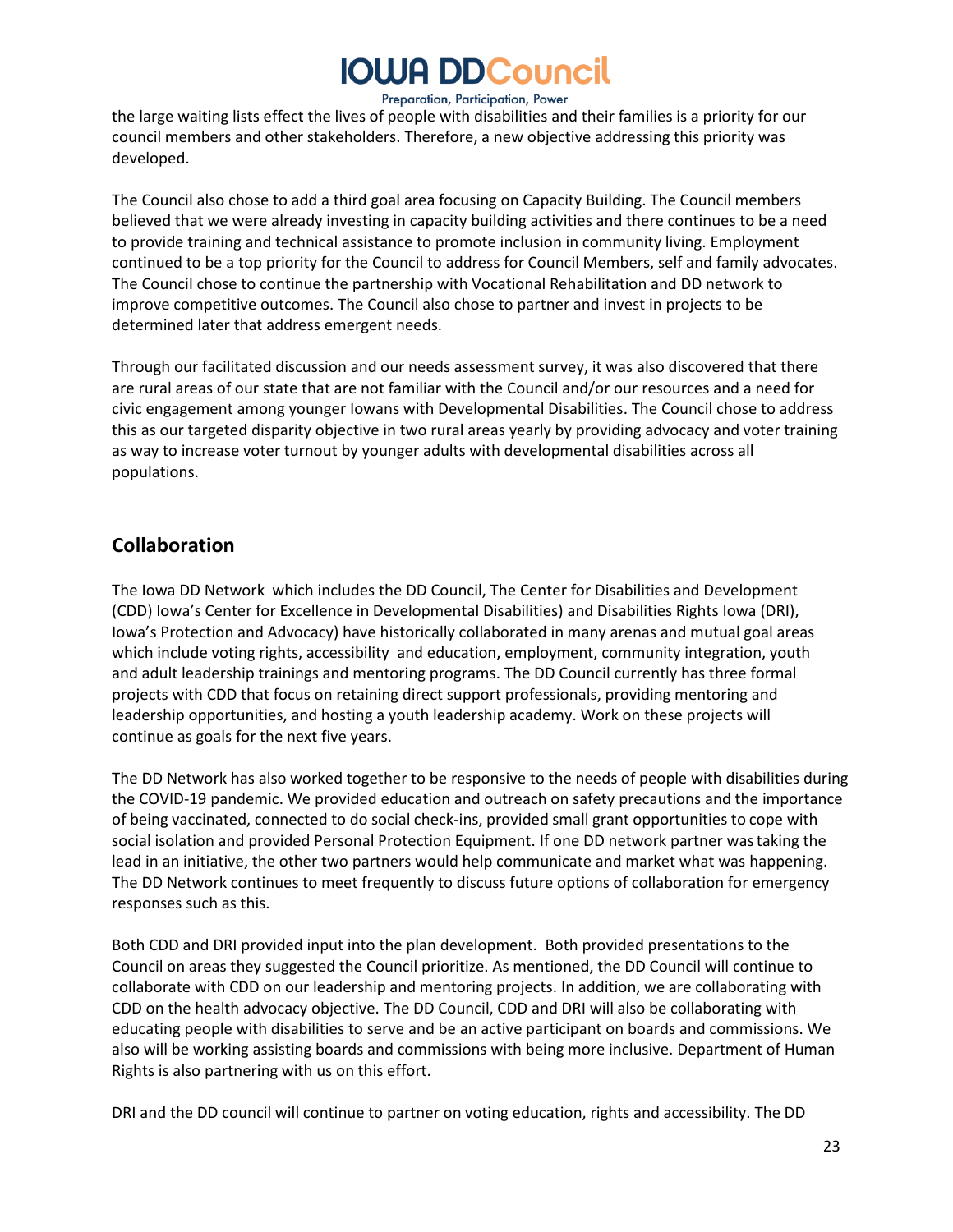#### Preparation, Participation, Power

Network will also continue to be part of the Employment First network along with Vocational Rehabilitation. The Youth Leadership Academy, an activity of our Advocacy Goal is a partnership between CDD, the DD Council, and Department of Human Rights, a local Center for Independent Living Center and Iowa's Parent Training and Information Center. The DD Council is more effective when we collaborate with other Iowa disability network agencies.

### <span id="page-23-0"></span>**Five-Year Goals and Objectives**

### **Goal One Advocacy: By 2026, we will develop strong advocates and leaders who create the positive change they want so people with developmental disabilities live inclusive lives.**

**Expected Goal Outcome: People with developmental disabilities create positive change so they can live inclusive productive lives.** 

OBJECTIVE 1: Annually increase the number of Iowans with developmental disabilities and family members who engage in the civic and political decision-making process.

OBJECTIVE 2: Annually increase the number of Iowans with developmental disabilities— including young adults and their family members—who lead and mentor others and take on leadership roles in projects, coalitions, councils, and boards that increase the inclusion of people with disabilities in community living.

Objective 3: With the support of our disability network of advocates, annually support to strengthen selfadvocacy organizations led by individuals with developmental disabilities so that there are more leaders with developmental disabilities and a more unified self-advocacy movement is created.

Objective 4: In Collaboration with our DD network partners, annually the DD Council will provide advocacy and voter training to young adults (18-26) with developmental disabilities across all populations in two rural communities. The council will reduce the lack of civic engagement and increase self-advocacy in rural areas for youths with developmental disabilities. This is our targeted disparity goal.

### <span id="page-23-1"></span>**Goal Two Systems Change: By 2026, improve policy and practice that positively supports services, supports and communities for people with developmental disabilities.**

### **Expected Goal Outcome: Supports, services and communities are responsive to the needs of people with developmental disabilities.**

OBJECTIVE 1: Annually, target at least three key policy proposals (e.g., legislation, executive orders, or regulations being announced) to identify opportunities to educate policy makers about the impact of specific policies and make recommendations to ensure policies align with the principles of the Developmental Disabilities Act and the legislative priorities of the DD Council.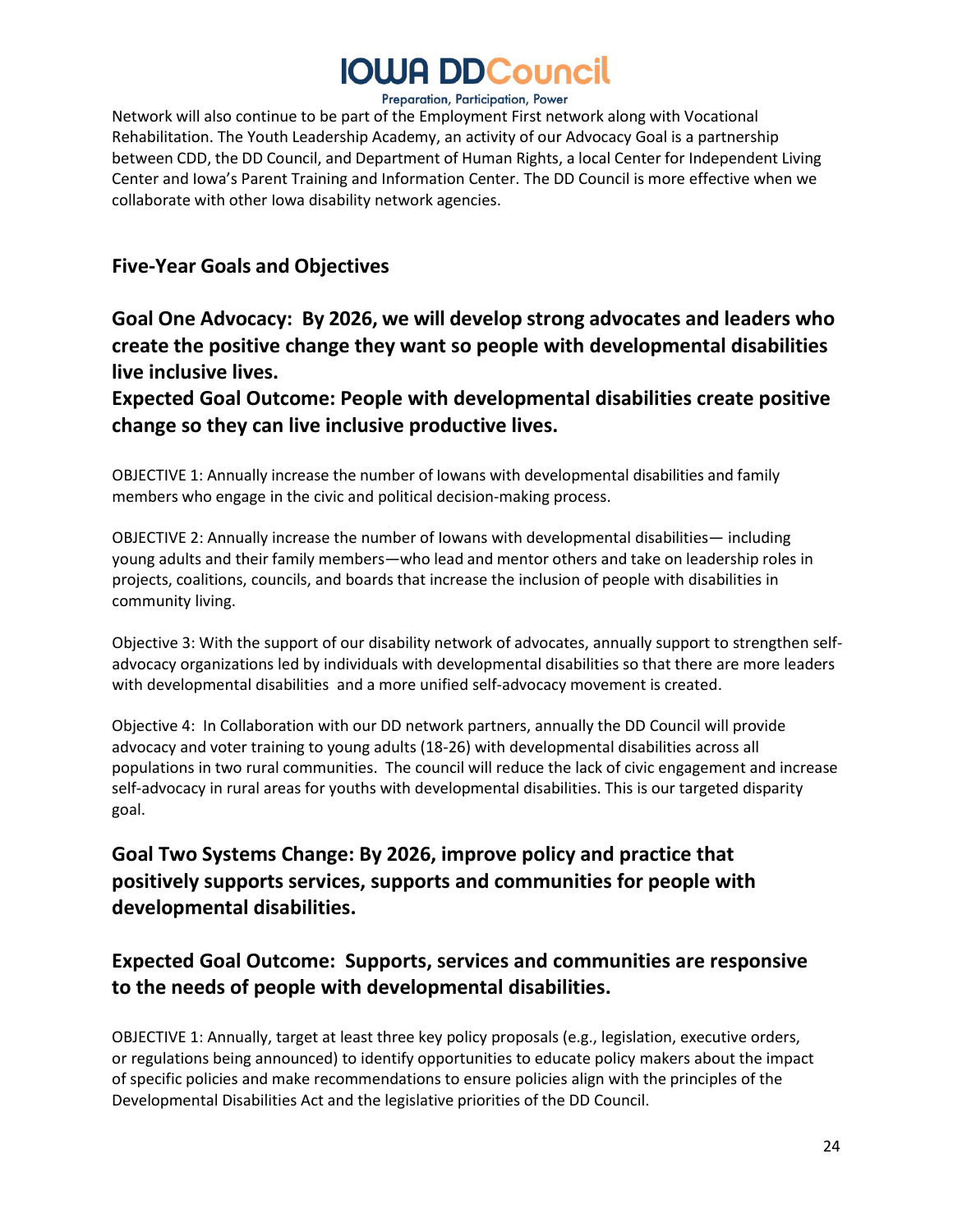Preparation, Participation, Power

OBJECTIVE 2: With the use of DD Council resources, people with developmental disabilities and/or their family members will annually educate policy makers about proposed new legislation and/or policy changes about an issue important to them.

### **Goal Three Capacity Building: By 2026, communities will be strengthened so that people with developmental disabilities will have the supports they need to live and thrive in the community.**

### **Expected Goal Outcome: People with developmental disabilities will have the supports they need to live and thrive in the community.**

OBJECTIVE 1: Through annual training, technical assistance, and resources, the DD Council will collaborate with the DD network, state agencies, and community programs to improve competitive employment outcomes for people with disabilities.

OBJECTIVE 2: By September 30, 2026, the DD Council will partner with the DD network, state agencies, and/or other community programs to respond to emergent needs that impact individuals with developmental disabilities and their families.

### **DD Network Collaboration**

As mentioned previously, the DD Network has historically collaborated in many arenas and mutual goal areas which include, voting rights, accessibility, education, employment, community integration, youth and adult leadership trainings and mentoring projects. In addition, the DD Council will continue to partner with the Center for Disabilities and Development (CDD) and Disability rights Iowa with Objective 1.2, and 1.4, which includes leadership training, mentoring and voter training. The DD Council has a formal contract with CDD to implement a mentoring program. The DD Council will also be working with the DD Network to identify key legislative policy proposals and our legislative priorities that are listed as activities under Objective 2.1.

### <span id="page-24-0"></span>**Evaluation**

Over the next five years, the council will implement a multi-method approach to evaluate the plan and make changes as needed. Results of the methods used will inform the Council members as to which activities have been conducted, progress made on objectives, objectives that have been achieved, factors that have impeded achievement and results obtained.

Electronic surveys, hard copy surveys, focus groups and, when appropriate, face-to-face interviews will be conducted with attendees and participants of all Council supported (either DD Council staff supported, or grant supported) events trainings and conferences. In addition, all of the Iowans with Disabilities in Action network, our advocacy network as well as subscribers to our policy publication, InfoNet will be annually surveyed to determine their satisfaction with their participation in events, the resources made available to them, how they used the resources and if the resources helped them become better advocates and/or leaders. We will also ask what further resources are needed to help advocates stay engaged and be part of a greater system change and capacity building efforts. We will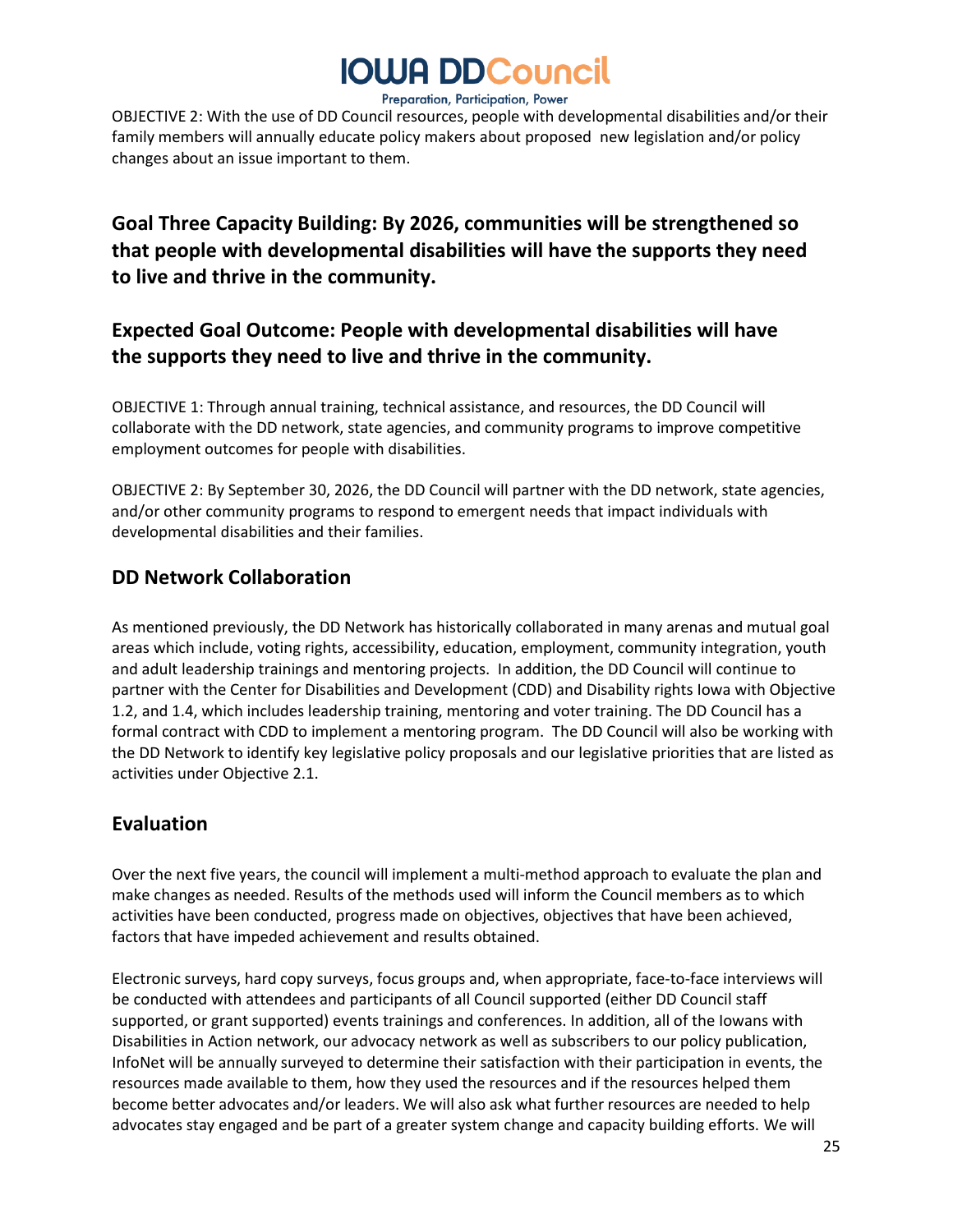#### Preparation, Participation, Power

share all information obtained from these methods with Council members.

The council will also incorporate "qualitative" methods of evaluation of our activities. By using face-toface interviews and focus groups we will collect the stories of people putting our training and/or using our resources and tools to practice and advocating successfully for what matters to them. We will share success stories with Council members, other advocates, state and local leaders and legislators.We will also use this method to listen to what is not working and share this information with Council members and make changes to our activities as needed.

The Council's Public Policy Manager will monitor policy, legislation and policy discussions in agencies and in other disability related councils, boards and advocacy groups to allow the Council to have access to issues and needed policy changes. Council staff through participation in various work groups and committees gather information and data about trends in services and supports for Iowans with Disabilities. Council members will also be a source of information about trends in services and needs in their local community and across the state. Information gathered will also assist the Council with updating the Comprehensive Review and Analysis.

The attached Logic Model will serve as our guide for evaluating the five-year plan and provide activities that will measure the outputs as a result and the outcomes. Below are some examples of what has been identified:

#### *Goal: Self-Advocacy*

- Number of people engaged with our network of advocates, Iowans with Disabilities in Action, and InfoNet. *Statewide Self-Advocacy element*
- Number of people who report (through surveys, face to face interviews, focus groups) that the DD Council resources and tools helped them to advocate for what they want and/or directly contact legislators.
- Number of people who report that they helped others advocate on issues of importance as a result of Council support or training. *Leadership element*
- Number of people who report that they feel they are better leaders in their community as a result of Council training and/or or resources. *Leadership element*
- Number who reported voting in local, state and national elections as a result of training supported by the Council.
- Number of people supported by the Council who trained others to vote. –*Leadership element*
- Number of people who reported being a member of disability coalitions, boards and commissions as a result of training or resources offered by the Council. *Self-advocacy participation in cross disability and diverse coalitions*
- Number of people engaged in grassroots advocacy efforts as a result of Council support.
- Number of people who report advocating for their health care needs as a result of support from the support offered by the Council.

Goal: Systems Change

- Number of policy changes or policies developed that are advocate driven as a result of Council support.
- Number of legislative priorities developed, policy changes or policies developed with underserved populations in rural areas. *Targeted Disparity Objective*
- Number of educational and awareness documents developed for legislators by Council Staff, Council members, and those supported by the Council.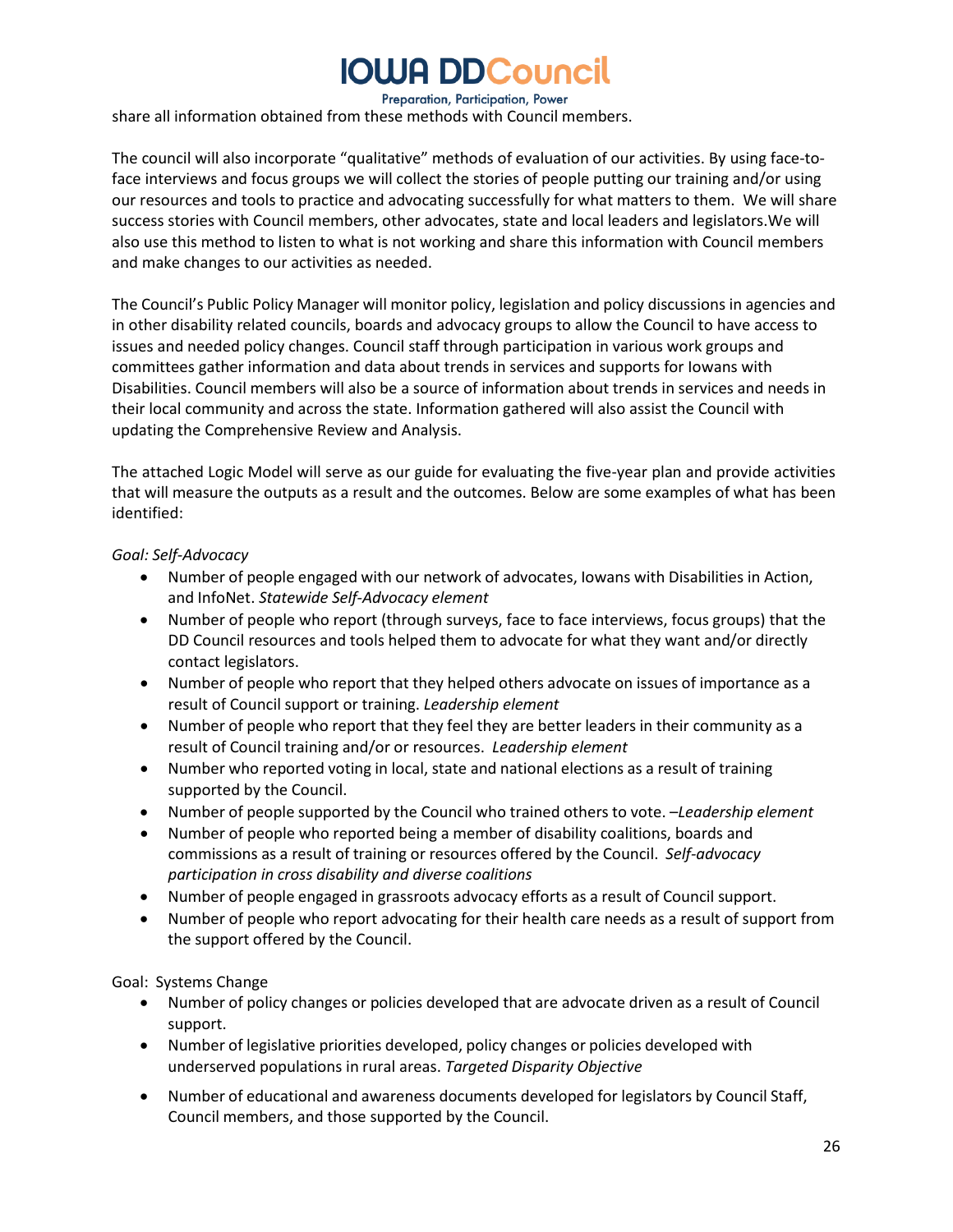#### Preparation, Participation, Power

- Number of policy changes or polices developed that are Council staff driven and/or supported.
- Number of decision maker and/or legislators that report that they were informed or knowledgeable about disability issues as a result of Councils work.
- Number of policy changes, or policies developed.

Goal: Capacity Building

- Number of Community Rehabilitation Providers trained through Council support.
- Number of employment success stories stared with businesses, legislators and other stakeholders.
- Number of people with disabilities who report learning more about employment options through events sponsored by the Council.
- Number of people that report positive outcomes by community inclusion demonstration projects supported by the Council.
- Number of lessons learned through community inclusion demonstration projects supported by the Council that lead to sustainable efforts for capacity building.

Our Council has not been actively engaged in evaluating progress on the state plan in a consistent basis. Going forward, Council staff, with the assistance from the Executive committee, will develop a plain language quarterly report containing all mentioned evaluation methods. We will share the quarterly progress report at each council meeting with the hopes of engaging Council members in robust discussion on amendments to the state plan needed and other areas that the Council should address.

### <span id="page-26-0"></span>**Public Input and Review**

The DD Council approved the draft state plan Goals, Objectives and a few key activities at the March 2021 meeting for release for public comment. Public comment began March 12, 2021, and ended July 8, 2021, when the Council voted on the final version of the State Plan.

Notice of the public comment period was given through a variety of methods and resources. The draft State Plan was posted on the Council's website, along with a statement that it would be available in other formats upon request. People viewing the website were given an option to complete a survey about their thoughts on the plan or send comments via a dedicated email box. A link to the plan was also emailed and mailed on post card to everyone registered in our Iowans with Disabilities in Action Network. A link to the plan was also shared in our Iowa Advocacy Connection newsletter, three issues of our public policy publication InfoNet and the Department of Human Services Newsletter. Our DD network partners also shared via email and newsletters including the Autism Society, Iowa Coalition of Integrated Employment, Vocational Rehabilitation, Disability Rights Iowa and the University Center for Excellence in Developmental Disability. The link to the plan was also shared on social media 23 times. A press release was also released.

In addition, our Council hosted three listening sessions through webinars to receive public comment. One session specially reached out to the deaf and hard of hearing community. All three sessions provided an American Sign Language interpreter. Thirty-three people attended the sessions.

Overall, a majority of the comments received were positive and in agreement with the plan. A few comments asked for more clarification and detail. The Council Membersreviewed the comments received during the May meeting. A few minor changes were made to the activities of the plan and to the Targeted Disparity Objective.